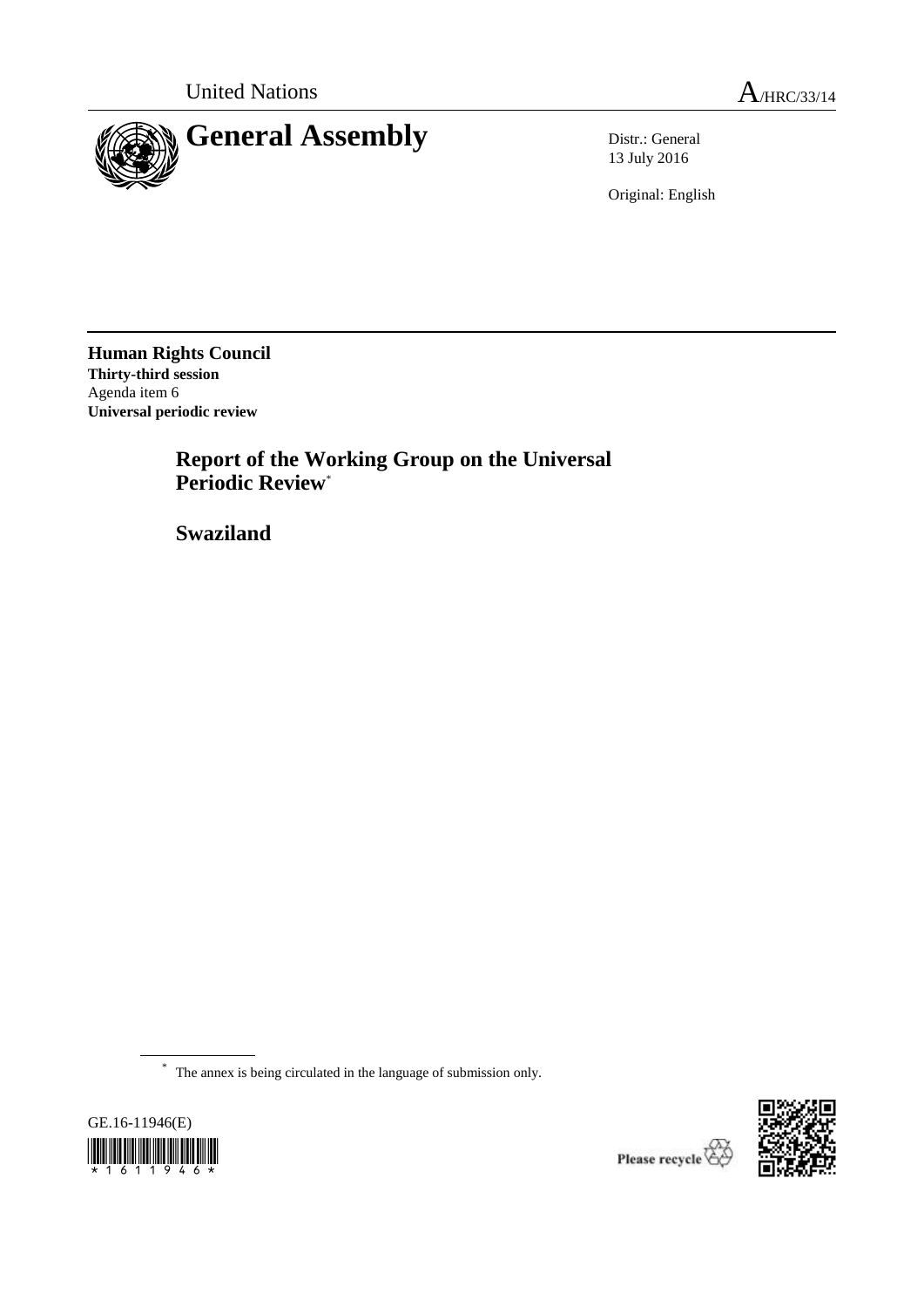# **Contents**

|       |    | Page          |
|-------|----|---------------|
|       |    | $\mathcal{R}$ |
|       |    | 3             |
|       | A. | 3             |
|       | B. | 6             |
| II.   |    | 13            |
| Annex |    |               |
|       |    | 26            |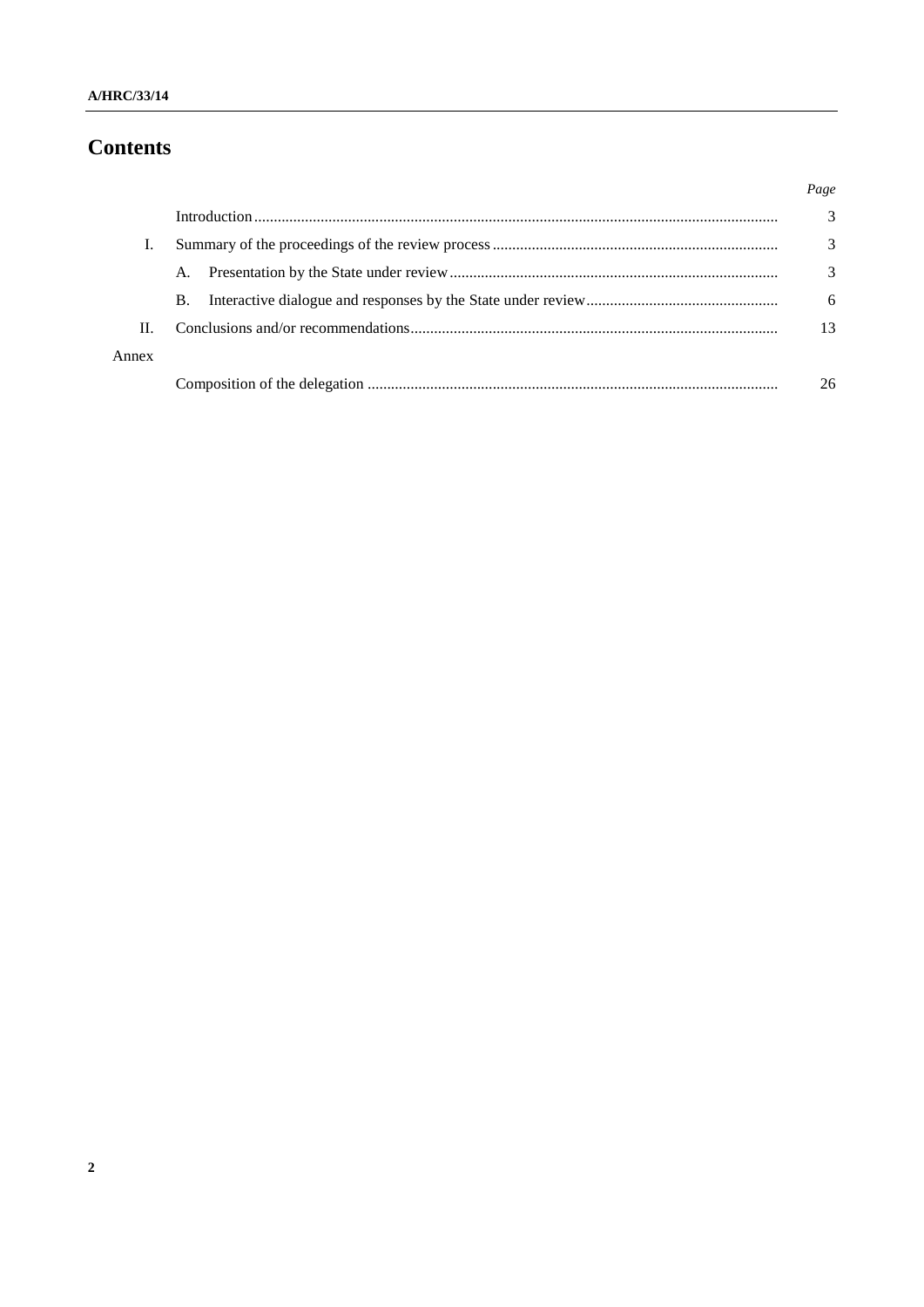# **Introduction**

1. The Working Group on the Universal Periodic Review, established in accordance with Human Rights Council resolution 5/1, held its twenty-fifth session from 2 to 13 May 2016. The review of Swaziland was held at the 13th meeting on 10 May 2016. The delegation of Swaziland was headed by Edgar Hillary, Minister of Justice and Constitutional Affairs. At its 20th meeting, held on 13 May 2016, the Working Group adopted the report on Swaziland.

2. On 12 January 2016, the Human Rights Council selected the following group of rapporteurs (troika) to facilitate the review of Swaziland: Côte d'Ivoire, Cuba and United Arab Emirates.

3. In accordance with paragraph 15 of the annex to Human Rights Council resolution 5/1 and paragraph 5 of the annex to Council resolution 16/21, the following documents were issued for the review of Swaziland:

(a) A national report submitted/written presentation made in accordance with paragraph 15 (a) (A/HRC/WG.6/25/SWZ/1);

(b) A compilation prepared by the Office of the United Nations High Commissioner for Human Rights (OHCHR) in accordance with paragraph 15 (b) (A/HRC/WG.6/25/SWZ/2);

(c) A summary prepared by OHCHR in accordance with paragraph 15 (c) (A/HRC/WG.6/25/SWZ/3).

4. A list of questions prepared in advance by Germany, Liechtenstein, Mexico, Norway, Slovenia, Spain and the United Kingdom of Great Britain and Northern Ireland was transmitted to Swaziland through the troika. These questions are available on the extranet of the universal periodic review.

## **I. Summary of the proceedings of the review process**

#### **A. Presentation by the State under review**

5. The Minister of Justice and Constitutional Affairs, Edgar Hillary, introduced the national report of Swaziland and presented it to the Working Group. It was indicated that the Government had introduced a number of measures aimed at safeguarding the lives and livelihoods of the poor and of vulnerable groups while at the same time keeping intact mechanisms to accelerate economic growth and recovery. Innovative programmes that targeted vulnerable groups had been put in place to rectify social imbalances and meet the pre-set targets of the Millennium Development Goals.

6. The delegation noted that the national report had been the result of a process that had involved setting up a multi-stakeholder committee tasked with collecting and collating data, holding consultations and conducting the verification process. That committee was chaired by the Ministry of Justice and included several ministries, academia, and non-governmental and civil society organizations. Following the appointment of the committee, a workshop had been held, facilitated by the Regional Office for Southern Africa of the Office of the United Nations High Commissioner for Human Rights (OHCHR) and the United Nations country team, which had provided an opportunity for stakeholders to reflect on the universal periodic review process and discuss national experiences and progress made with respect to the recommendations.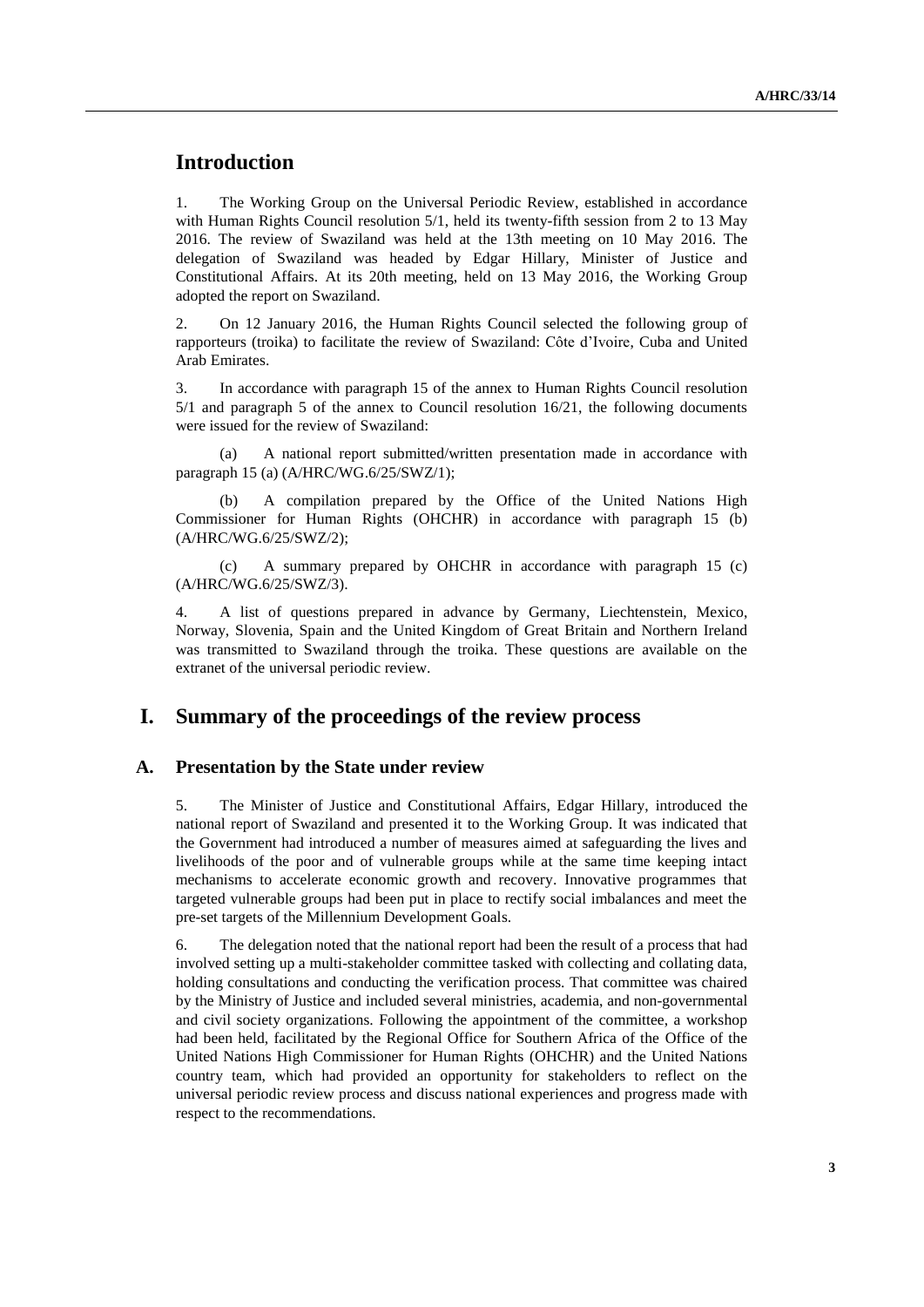7. The delegation recalled that the 2005 Constitution established an independent Commission on Human Rights and Public Administration with a mandate to investigate complaints concerning alleged violations of human rights and fundamental freedoms. The delegation provided details regarding the current work of the Commission and progress made to ensure that it had sufficient resources. It noted that the Commission had developed a five-year strategy and was working on the Human Rights and Public Administration Bill 2011 to ensure full adherence to the principles relating to the status of national institutions for the promotion and protection of human rights (the Paris Principles), as accreditation by the Global Alliance of National Human Rights Institutions (formerly known as the International Accreditation Committee) was one of its priorities for 2016.

8. The delegation underscored that Swaziland had enacted comprehensive protective legislation for children in 2012 (Child Protection and Welfare Act 2012). That legislation sought to provide protection for children from abuse and to promote their welfare and best interests. Additionally, the Act recognized emerging challenges brought on by a high HIV prevalence, leading to many children being orphaned, and incorporated international instruments on child rights into domestic law.

9. Furthermore, the Government had ensured free primary education for all Swazi children, as enshrined in the Constitution and the Free Primary Education Act, 2012. Even though secondary education was still not free, the Government supported vulnerable children by paying their fees through a grant under the Deputy Prime Minister's portfolio. The delegation provided information on improvements in enrolment rates, indicating that Swaziland was on track to achieve universal primary education as specified by Millennium Development Goal 2.

10. Regarding the promotion of gender equality and the empowerment of women, the delegation noted that, in addition to the ratification of the Convention on the Elimination of Discrimination Against Women, the country had undertaken commitments under a number of other instruments, including the Protocol to the African Charter on Human and Peoples' Rights on the Rights of Women in Africa. The Deeds Registry Act had been amended in 2012 to give effect to the right of women married in community of property to own land and have it registered in their own names. Additionally, the Sexual Offenses and Domestic Violence Bill seeks to address all forms of sexual violence against women and children. As the previous Parliament had been dissolved in 2013, before the bill had been promulgated into law, the bill had lapsed and the process would be started anew. Nonetheless, the Government was making all efforts necessary to accelerate its enactment by Parliament.

11. Additionally, the Government had made significant strides in policy and legislative reform in addressing the challenges of gender-based violence, as evidenced by the approval of the national gender policy of 2010 and the enactment of the People Trafficking and People Smuggling Act. The delegation noted that, in 2013, the High Court had declared the common-law rule that married women had no capacity to litigate without the assistance of their husbands to be inconsistent with the constitutional right to equality.

12. On the rights of refugees, the delegation indicated that the Ministry of Home Affairs was responsible for protecting refugees and asylum seekers. The Ministry had a refugees department that formed part of a tripartite team, which included the Office of the United Nations High Commissioner for Refugees (UNHCR). Additionally, the Government had drafted a refugees bill, which would give effect in domestic law to the 1951 Convention relating to the Status of Refugees and the 1969 Convention Governing the Specific Aspects of Refugee Problems in Africa. The delegation provided details of measures taken to protect refugees in the country.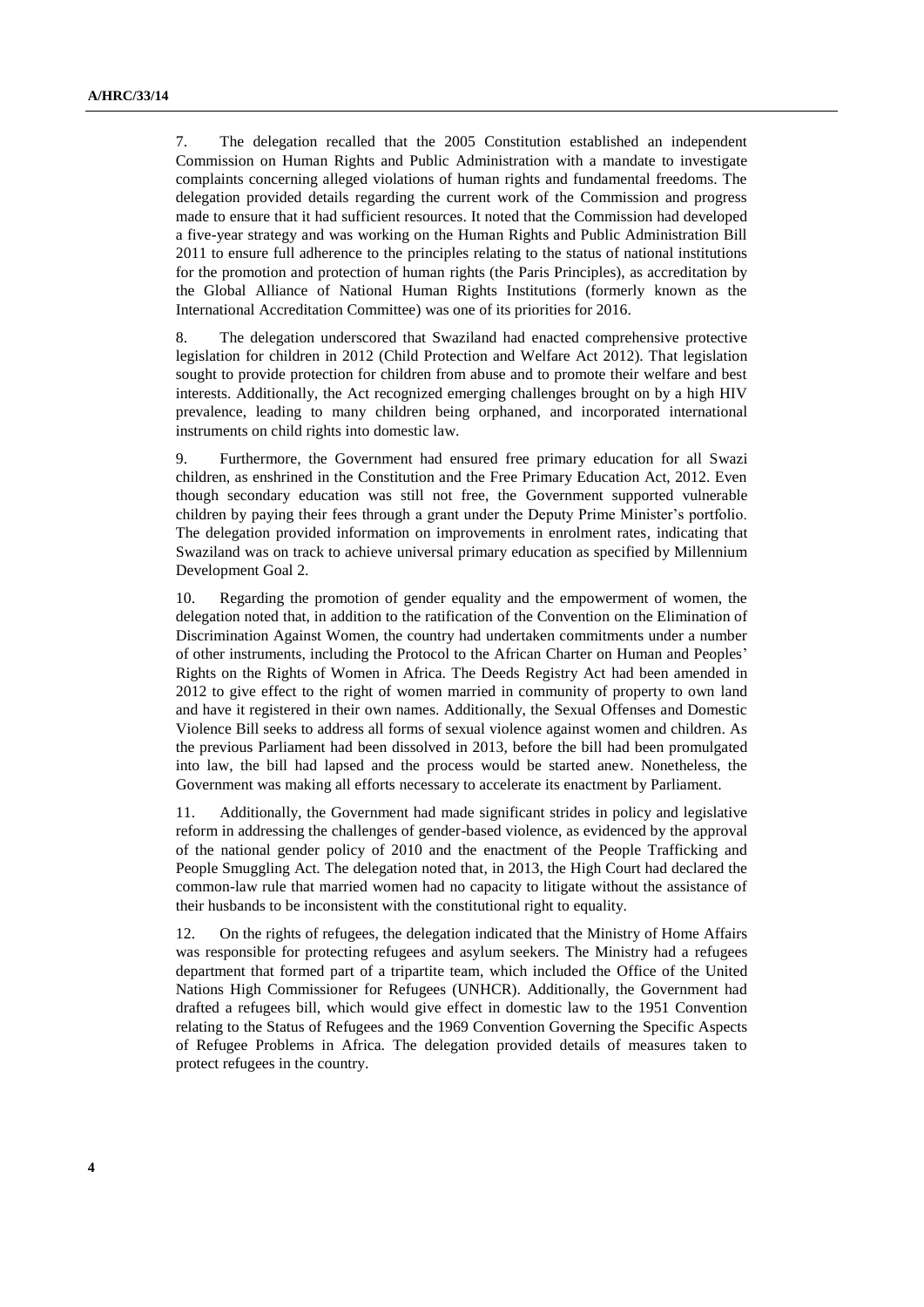13. The delegation noted that the Constitution guaranteed the right to freedom of expression, including the right to a free media, subject to respect for the dignity of others. It also noted the existence of a number of privately owned media outlets and indicated that, in order to liberalize the media space, the Government had enacted the Swaziland Communications Commissions Act. That Act had established a communications commission, which would license community and commercial radio and television stations.

14. The delegation stated that the electoral process and the participation of political parties was governed by section 79 of the Constitution, which had been further interpreted by the Supreme Court in a case decided in 2009. Although the Supreme Court had pronounced that political parties were not allowed to field candidates, members of such parties could participate based on individual merit. The current Parliament, for example, had members who had been elected based on individual merit who were members of political parties.

15. The delegation indicated that the Public Order Act, 1963, which regulated the organization of peaceful assemblies, was under review. The Government had drafted a new public order bill, which would repeal the current Act. The bill would guarantee freedom of peaceful assembly and expression, and provide for, among other things, notification and consultation in respect of public gatherings and regulation of the powers of the police during public gatherings. The bill would also do away with the requirement that organizers of a public meeting or public gathering must obtain a permit from the police. Conveners of meetings or gatherings would still have to give the police prior notice.

16. Since the previous review, progress had also been made towards addressing challenges within the judiciary and enhancing its efficiency. The delegation noted that a legal aid policy had been formulated with the support of United Nations Development Programme and that a legal aid bill, aimed at improving access to justice for the indigent, had been drafted. Moreover, in 2015, the judiciary had recruited four additional high court judges to address the backlog of cases in the courts.

17. The delegation underscored that the Constitution guaranteed the independence of the judiciary, and that the Government respected and upheld that guarantee and did not interfere with judicial officers in the discharge of their functions. It noted that the tenure of judges was secure.

18. The country had made substantial progress in ensuring access to safe drinking water by the population. The proportion of persons with access to safe drinking water had increased from 56.4 per cent in 1997 to 72.4 per cent in 2014. The delegation observed that improvements had been observed in both rural and urban areas. Additionally, as of 2014, the proportion of the population estimated to have access to electricity was 65 per cent.

19. The delegation noted that the Suppression of Terrorism Act was under review. To that end, the Government had drafted the Suppression of Terrorism (Amendment) Bill, 2013. The intention behind the amending the Act was to bring legislation into line with the Constitution and the country's international obligations. A key feature of the amendment would curtail the broad definition of "terrorist act", ensuring that the provision was not unduly applied to activities that were not terrorist acts. The delegation indicated that the bill had been tabled before Parliament under a certificate of urgency and that the legislature had invited the public to make comments on its content.

20. The delegation referred to a number of developments regarding access to health care. It noted that there had been an increase in the number of persons with access to antiretroviral therapy due to the introduction of immediate access to such therapy and treatment for pregnant and breastfeeding mothers. By the end of 2014, there were 125,421 persons on antiretroviral therapy, with 7,906 (6 per cent) of those being children under 14 years of age. With an increase in the number of persons on antiretroviral therapy, a key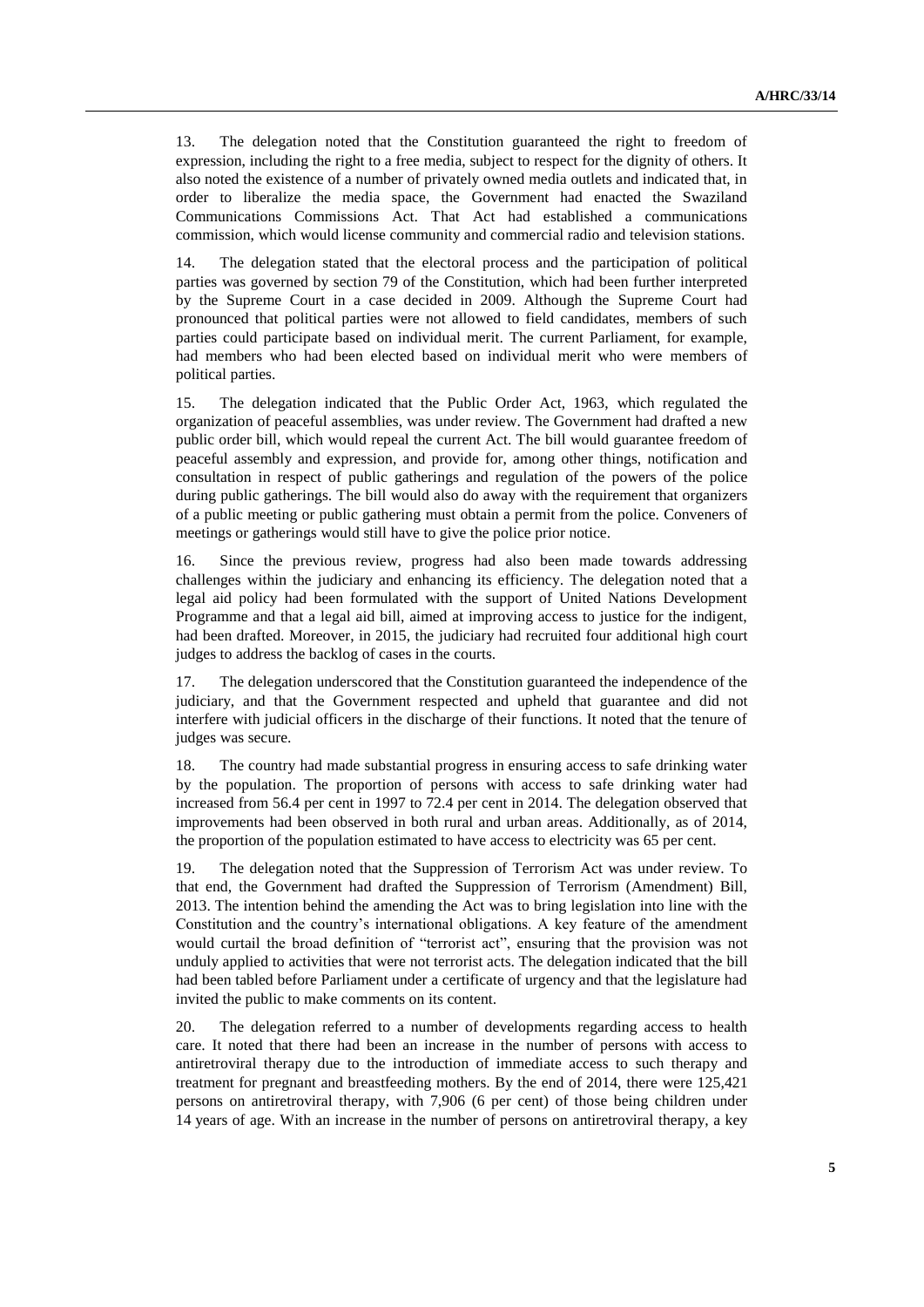priority for the Ministry of Health was to ensure that there was a minimal number of deaths of persons on such therapy. The number of HIV-infected infants born to HIV-positive mothers had continued to decrease, from 16.4 per cent in 2011 to 9.17 per cent in 2014, with a target of 5 per cent in 2018. There had also been an increase in the proportion of children having access to HIV testing as early as six weeks, and the coverage rate had reached 81 per cent. The Government remained committed to financing the procurement of antiretroviral drugs, providing approximately 90 per cent of the budget for such drugs.

21. The delegation highlighted that the response of Swaziland to malaria had been very effective and that the country had been recognized for its leadership and efforts in malaria response by the African Union certification of that it was on track to eliminate malaria by 2018. Moreover, a strategic plan for the period 2015-2020 had been developed to guide the country after it achieved elimination of malaria up until certification by the World Health Organization in 2018 and beyond. The delegation noted that both the incidence and death rates from malaria in the country had dropped significantly as the country drew closer to the elimination of the disease. The delegation then provided detailed information on the main factors and government action that had contributed to that success.

22. In conclusion, the delegation stated that it continued to be committed to its international human rights obligations and was dedicated to ensuring that the human rights of its people were respected. However, the delegation noted that a shortage of personnel and financial resources hindered the compilation and analysis of data, in particular with regard to the preparation of outstanding State party reports, and acknowledged the need for technical assistance in that regard.

#### **B. Interactive dialogue and responses by the State under review**

23. During the interactive dialogue, 69 delegations made statements. Recommendations made during the dialogue are to be found in section II of the present report.

24. Uruguay appreciated the ban on the use of corporal punishment as a penalty for minors, as well as the work towards establishing positive discipline methods at the educational and family levels.

25. The Bolivarian Republic of Venezuela noted the free primary education programme. It welcomed the launch of the HIV/AIDS programme and the malaria prevention programme, as well as the efforts to address the problems of gender-based violence through legislative reform.

26. Zimbabwe noted the enactment of the People Trafficking and People Smuggling Act and the Child Protection and Welfare Act. Zimbabwe also noted that free primary education had been introduced in line with the Free Primary Education Act. It urged Swaziland to work to improve its treaty body reporting obligations.

27. Algeria welcomed the measures taken to promote human rights, in particular those relating to the fight against torture, independence of the judiciary, improved access to health, child protection, women's rights and gender equality.

28. Angola welcomed the progress made in the area of health, particularly the reduction in the number of HIV/AIDS cases, especially cases among children, and the fight against malaria, as well as legislative reforms.

29. Argentina welcomed the ratification of the Convention on the Rights of Persons with Disabilities.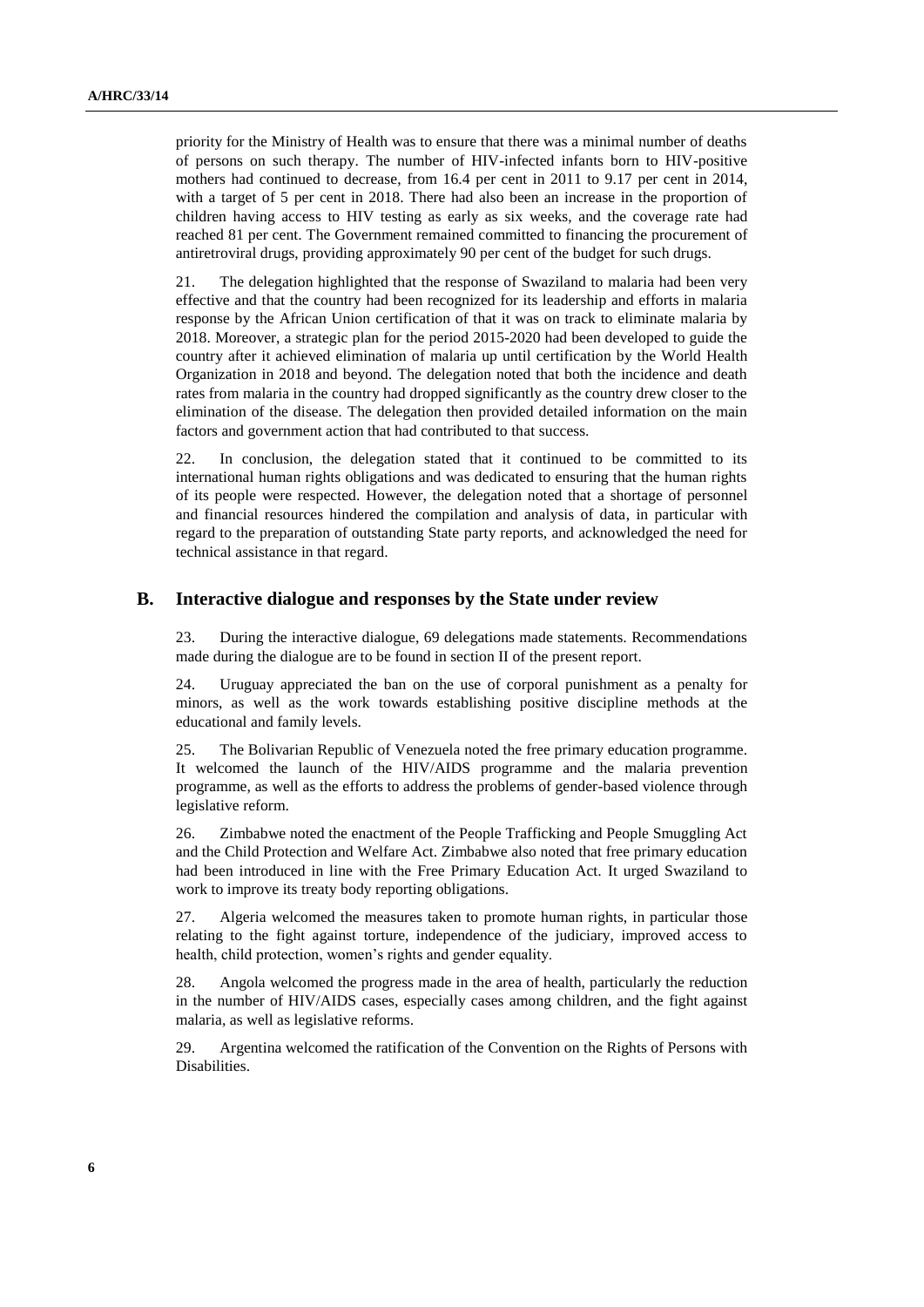30. Armenia appreciated the measures taken to improve transparency in the recruitment of judicial officers. It noted that the enrolment rate at the secondary level was extremely low due to its prohibitive costs, adolescent pregnancy and violence in and around schools.

31. Australia expressed concern about the restrictions placed on the freedoms of association and assembly, the prevalence of violence against women and girls, and the anomalies in nationality laws and their apparent inconsistency with the Constitution, which presented a high risk of statelessness. Australia urged Swaziland to invite the special rapporteurs of the Human Rights Council to visit.

32. Botswana commended Swaziland for the ratification of the Optional Protocol to the Convention on the Rights of the Child on the involvement of children in armed conflict, and for training for judicial and law enforcement officials, with an emphasis on the handling of children during court cases. It noted reports of gender inequality, high rates of violence against women and children and incidents involving attacks on and killings of people with albinism.

33. Brazil noted the implementation of the free primary education programme, and the fight against HIV/AIDS. It also noted the challenges still faced, such as discrimination against people with albinism, the rights of children and adolescents, forced labour and freedom of expression and assembly.

34. Burkina Faso urged Swaziland to overcome financial obstacles in the education sector to guarantee without discrimination quality education for all children, ensure better prevention of HIV/AIDS, improve its cooperation with the treaty bodies and provide the National Human Rights Commission with the necessary human and financial resources for it to completely fulfil its mandate.

35. Burundi welcomed the elimination all forms of discrimination against women in law and in practice, and human rights education programmes for the judiciary, law enforcement, penitentiary officials and security forces, as well as measures to combat corruption and to promote the rights to health and education.

36. Cabo Verde noted that Swaziland had acceded to a number of important human rights treaties. It observed that the main challenge faced seemed to relate to the country's capacity to translate international instruments and commitments more expeditiously into domestic law.

37. Canada acknowledged the adoption of the Children's Welfare and Protection Act, calling on the Government to fully implement it and to amend the Marriage Act of 1964 to harmonize the minimum age of marriage at 18 years of age.

38. The Central African Republic welcomed the implementation of the law on sexual and domestic violence. It encouraged further measures to end discriminatory cultural practices through the application of a national policy that ended stigmatization of and discrimination against people living with HIV/AIDS and guaranteed orphans and vulnerable children access to health services and education.

39. Chad took note of the establishment of a human rights commission. It welcomed the ratification by Swaziland of a number of regional and international human rights instruments and measures aimed at prohibiting corporal punishment and protecting children from violence.

40. The Congo welcomed progress made since the first universal periodic review. It noted that Swaziland had established a human rights commission with a mandate to protect and promote human rights, and had ratified a number of international human rights instruments.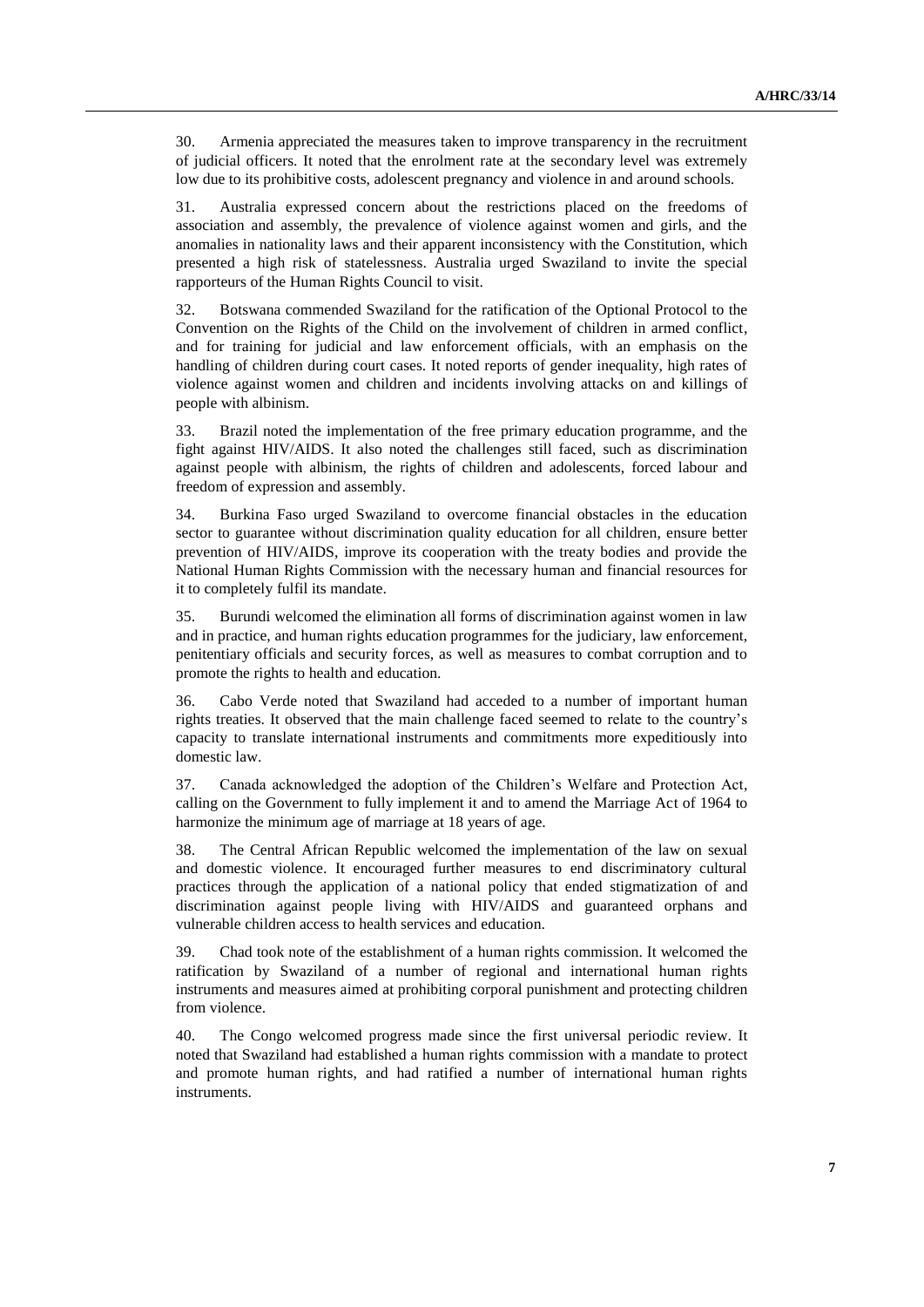41. Côte d'Ivoire welcomed progress made in the implementation of recommendations from the first review. It highlighted legal, institutional and administrative reforms to ensure the promotion and protection of human rights, in accordance with the country's international obligations.

42. Cuba highlighted actions undertaken to improve gender equality and the provision of human rights training to law enforcement and judicial officials. It called on the international community to support Swaziland with regard to the technical assistance and capacitybuilding needs identified in its national report.

43. Cyprus welcomed the ratification of the Convention on the Rights of Persons with Disabilities and its Optional Protocol, as well as the 2014 extended national strategic framework on HIV/AIDS. It remained concerned about existing gender-based discrimination and violence against women, in particular in rural areas.

44. The Czech Republic warmly welcomed the delegation of Swaziland and the information provided.

45. Denmark noted that Swaziland had accepted recommendations during the first review to ratify the Optional Protocol to the Convention against Torture and other Cruel, Inhuman or Degrading Treatment or Punishment, and welcomed ongoing efforts in that regard. It asked about prospects for approval of the instrument by Parliament.

46. Djibouti was concerned about constitutional provisions that prevented children born to Swazi women and foreign fathers from obtaining nationality. It welcomed measures to ensure universal primary education but was concerned about social barriers that prevented young pregnant girls from continuing their education after giving birth.

47. Egypt welcomed efforts in the legislative sphere and the ratification of international human rights instruments, such as the Convention on the Rights of Persons with Disabilities and the Optional Protocol to the Convention on the Rights of the Child on the involvement of children in armed conflict, and commended action to combat HIV/AIDS. It urged Swaziland to pursue and strengthen work within the education sector, in particular secondary education.

48. Equatorial Guinea welcomed the establishment of the Human Rights Commission, the policy for the protection of children and initiatives for the promotion of gender equality. It invited the international community to provide technical and capacity-building assistance to Swaziland.

49. Ethiopia expressed appreciation for the enhancement of the legal framework for the protection of human rights, including for the full functioning of the Commission on Human Rights and Public Administration. It encouraged Swaziland to continue implementing policies on education, health and other sectors, leading to environmental sustainability.

50. France took note of measures taken by Swaziland since the first review, notably the ratification of the Convention on the Rights of Persons with Disabilities and the Optional Protocols to the Convention on the Rights of the Child. France asked the delegation to provide information on reforms foreseen to strengthen the independence of the judiciary.

51. Germany expressed concern about the human rights situation, in particular with regard to negative trends in the areas of freedom of expression and freedom of the press. It noted that political parties were still not able to participate in elections.

52. Ghana commended Swaziland for implementing recommendations of the first review, in particular the ratification of some international human rights instruments. It shared the concern of the United Nations country team in Swaziland regarding the high prevalence of HIV/AIDS.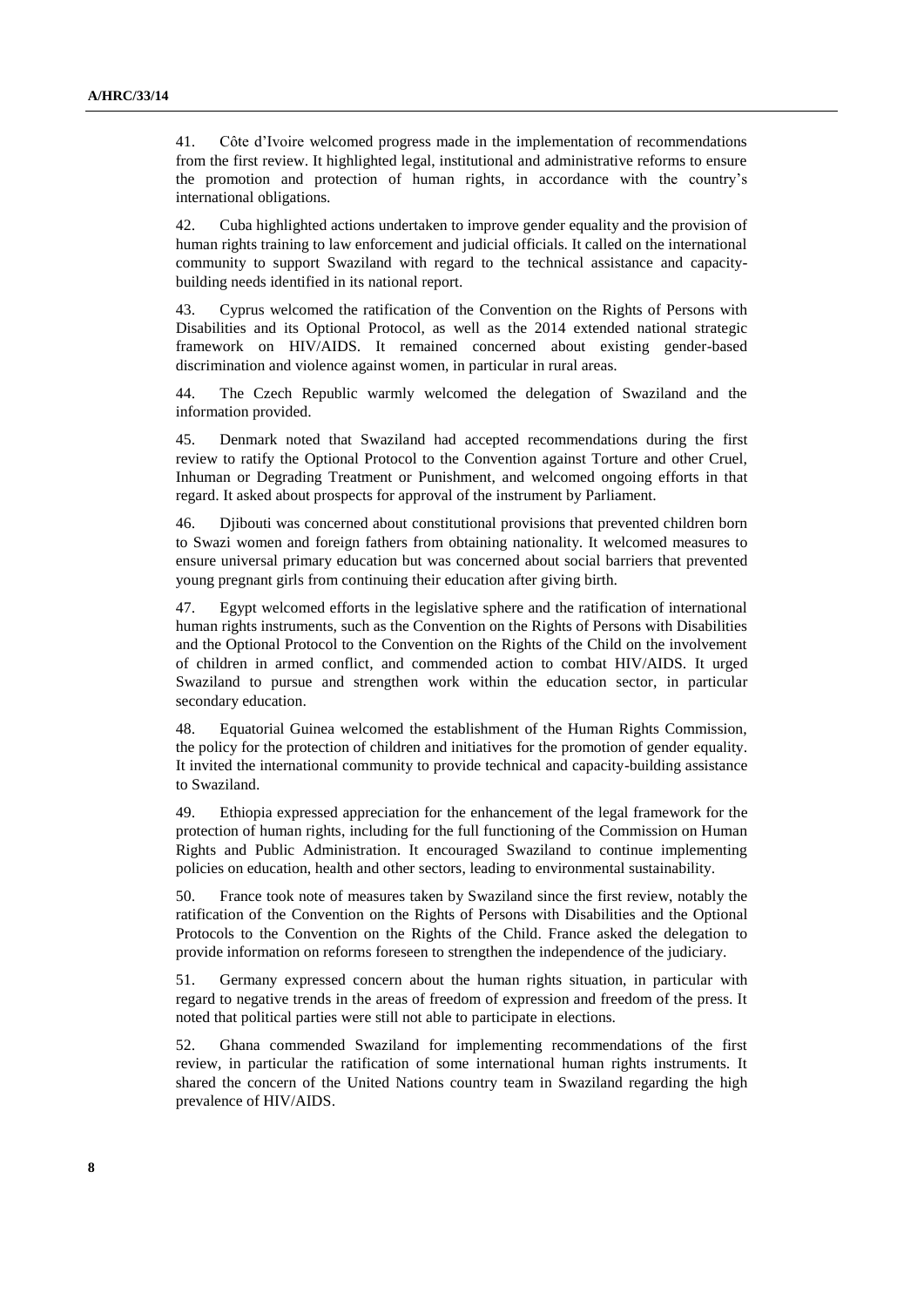53. Guatemala acknowledged the ratification of various international instruments and the establishment of the Human Rights and Public Administration Commission, which attested to the State's commitment to promoting and protecting human rights.

54. Haiti took note of the second national report of Swaziland and welcomed the ratification of international instruments on the rights of the child and the rights of refugees.

55. Honduras noted with satisfaction the progress that had been achieved by Swaziland in implementing the recommendations received during the first review. It underscored in particular the accession of Swaziland to various human rights instruments such as the Convention on the Rights of Persons with Disabilities and the two Optional Protocols to the Convention on the Rights of the Child.

56. Indonesia welcomed the progress achieved since the first review cycle. It commended the efforts made by Swaziland to promote and protect human rights through, inter alia, the ratification of international human rights instruments, as well as by strengthening education and health programmes.

57. Italy congratulated Swaziland for its measures taken to protect children, such as the adoption of the Child Protection and Welfare Act, and the attention devoted to the health sector. It welcomed the establishment of domestic violence and victim support centres in police stations.

58. Kenya congratulated Swaziland for implementing recommendations received during the first review cycle, noting the establishment of the Human Rights and Public Administration Commission. It also noted the ratification and implementation of several core international and regional human rights instruments.

59. Latvia appreciated the efforts of Swaziland to ensure free primary education, improve the prevention of HIV/AIDS and promote gender equality. It noted that Swaziland had fallen short in ensuring that journalists, political activists and human rights defenders were not hindered in their work.

60. Libya commended the implementation of policies to improve the quality of life of all citizens, the free primary education programme for all school-age children and the programme to combat HIV/AIDS, as well as the provision of antiretroviral therapy to pregnant and breast-feeding women.

61. Madagascar welcomed the strengthening of the legal and institutional framework for the promotion and protection of human rights through several programmes and reforms. It encouraged Swaziland to continue its efforts to undertake other reforms to promote and protect human rights.

62. The delegation then replied to questions sent in advance and issues raised during the dialogue.

63. With regard to human rights violations by the security forces, the delegation stated that, whenever members of the security forces were suspected of perpetrating human rights violations, an inquiry was opened and, when there was evidence that an offence or violation had been committed, members were prosecuted before the courts. The outcomes of inquiries into human rights violations by security forces, such as deaths in custody, had always been made public.

64. With regard to steps taken to align domestic laws with the Convention on the Elimination of All Forms of Discrimination against Women, the delegation stated that Swaziland was considering establishing a law reform commission to conduct research and make recommendations concerning the development and reform of the law. Several laws to fight against discrimination against women already existed, but some inequalities persisted in practice and in certain laws, such as those which foresaw that women's access to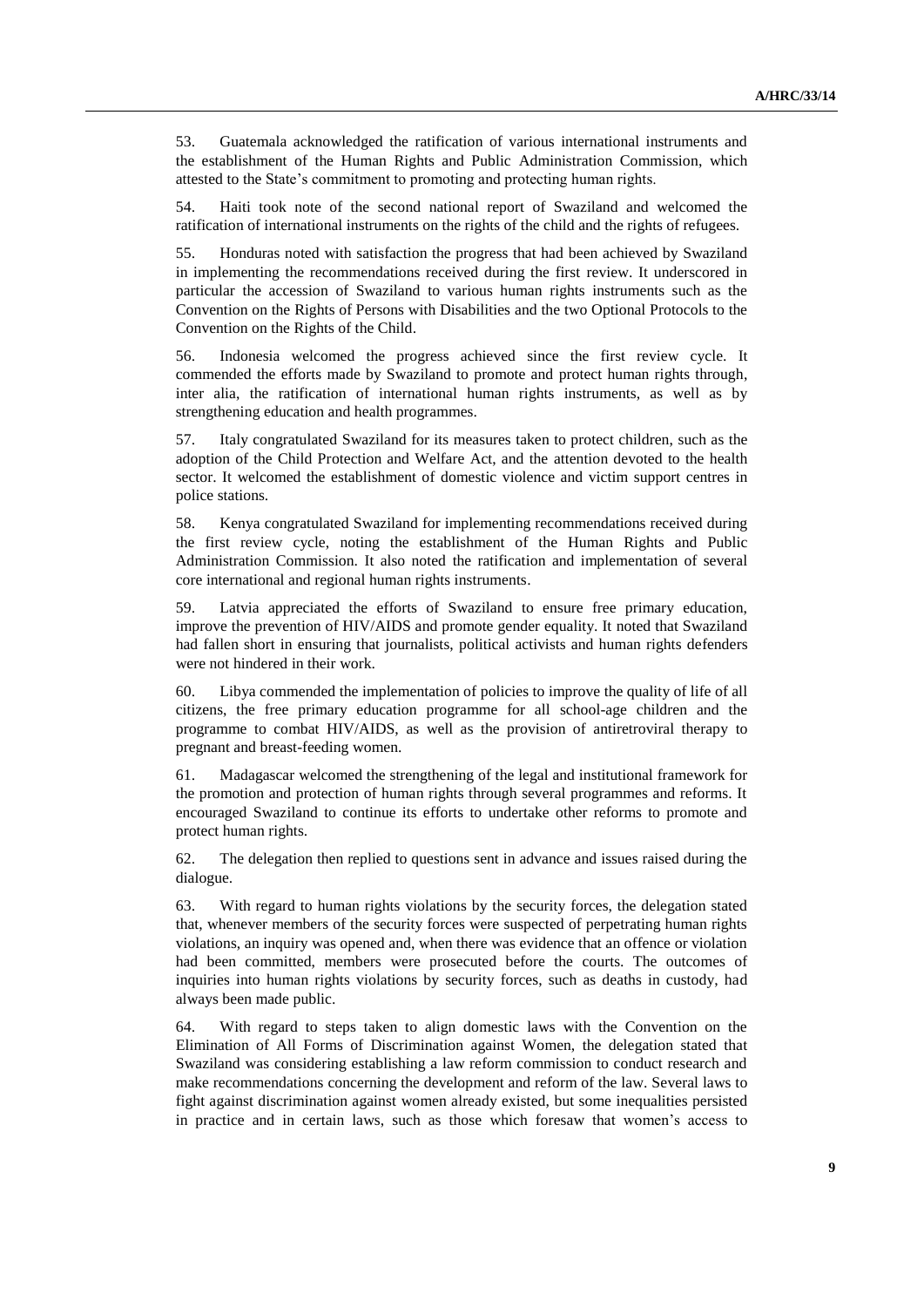economic resources would be mediated through their husbands. The delegation provided details on existing institutions and policies adopted in that regard.

65. On women's participation in politics, the delegation indicated that Swaziland was developing a national strategy on that issue. It was recalled that the Constitution contained provisions to ensure that women constituted 30 per cent of representatives in Parliament.

66. With regard to early marriage, the delegation recalled that Swaziland had enacted the Child and Protection and Welfare Act, which endeavoured to eliminate all harmful practices and enhance protection of the girl child from such practices, and provided that a woman should not be compelled to undergo or uphold any custom to which she was opposed. The delegation also highlighted that the Constitution guaranteed equal treatment of men and women, and the rights of married women, abolishing the practice of inheritance through the system of patriarchy.

67. With regard to questions on how Swaziland had followed up on the implementation of accepted universal periodic review recommendations, the delegation indicated that, immediately after the previous review, an interministerial committee had been set up to address implementation of those recommendations, among other things. Details regarding its functioning were provided. The delegation indicated that Swaziland was seeking the assistance of the international community in the implementation of a fully fledged secretariat under the Ministry of Justice and Constitutional Affairs to coordinate the activities of that committee.

68. On sexual minorities, the delegation stated that Swaziland did not deny access to services based on an individual's sexual orientation. The delegation indicated that, though there would be no efforts at the present stage to decriminalize same-sex relations, Swaziland did not prosecute anyone for engaging in consensual same-sex relations.

69. With regard to the issue of stigmatization of persons living with HIV, the delegation indicated that both the national multisectoral strategic framework for the period 2014-2018 and the Code of Good Practice on Industrial Relations addressed the issue of discrimination, along with other issues.

70. Regarding the juvenile justice system, the delegation indicated that child-friendly courts had been established in three of the country's regions. It provided details on their procedures and on provisions in the Child and Protection and Welfare Act aimed at protecting children during proceedings.

71. On overcrowding in prisons, the delegation stated that this was a general international problem and that Swaziland had made every effort to ensure that the living standards of prisoners in Swaziland were of high quality.

72. On education, it was highlighted that, despite its small economy, Swaziland paid for tertiary education, which many countries did not. However, once people had completed their education and were employed, they were required to reimburse a part of the amount paid by the State.

73. Malaysia noted the new legislation enabling women to own property and addressing domestic violence against women and children. Malaysia welcomed the adoption of a comprehensive framework on HIV and AIDS and noted the increased enrolment of children in schools.

74. Maldives welcomed the 2012 Child Protection and Welfare Act, which focused on prevention of abuse and on universal primary education. It recognized progress made by Swaziland in ensuring access to safe drinking water for its people.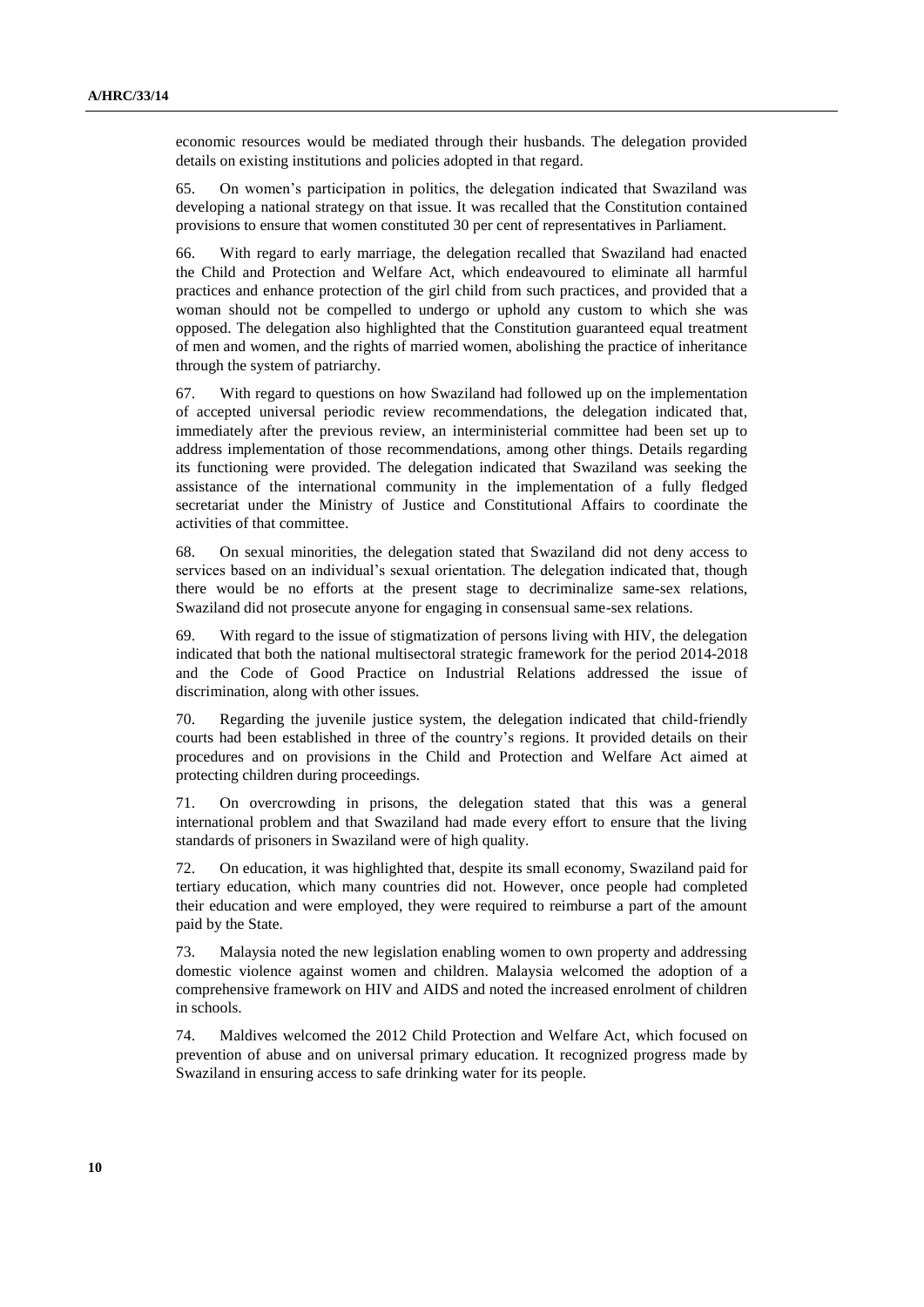75. Mali welcomed the ratification of several international and regional human rights instruments, particularly those concerning children. It noted the strategy to eradicate malaria in 2015 and significant progress in ensuring free primary education and increased access to antiretroviral drugs to treat HIV/AIDS.

76. Mauritania welcomed the poverty eradication policy and the universal free primary education programme. It noted the significant progress achieved in ratifying human rights instruments and encouraged Swaziland to continue efforts to bring national legislation into line with its international human rights obligations.

77. Mauritius welcomed the ratification of several conventions and protocols and progress made in fulfilling reporting obligations. It congratulated Swaziland for nearly eliminating malaria and taking positive steps towards the prevention of HIV and AIDS.

Mexico welcomed the revision of legislation to recognize women's rights to access, register and own land. It considered highly positive the abolition of corporal punishment against children in the Child Protection and Welfare Act and urged Swaziland to continue efforts to abolish it in all areas.

79. Montenegro asked about steps undertaken to prevent and eliminate abuse and sexual violence against girls in schools and ensure that perpetrators were punished. It also requested information about legal measures taken to eliminate child, early and forced marriage and to eliminate polygamy.

80. Morocco welcomed the ratification of the Convention on the Rights of Persons with Disabilities and the United Nations Convention against Transnational Organized Crime, and congratulated Swaziland on achievements towards fulfilling Millennium Development Goal 2 on primary education. It encouraged Swaziland to consolidate its efforts on judicial reform and the fight against corruption.

81. Mozambique warmly welcomed new laws and institutions leading towards the achievement of Millennium Development Goal 2 on primary education, eliminating malaria and increasing access to safe drinking water. It appealed to the international community to provide technical assistance and capacity-building for Swaziland.

82. Namibia commended the provision of small financial grants to older persons and efforts to improve the lives of women with disabilities and widows, and was pleased to take note of the adoption of the extended national strategic framework on HIV/AIDS for the period 2014-2018.

83. The Netherlands commended the strong commitment to ending HIV/AIDS and welcomed commitments made in the previous review cycle. Nonetheless, it expressed concern that insufficient steps had been taken relating to civil society space and the prosecution of human rights violations.

84. The Niger welcomed the ratification of the Convention on the Rights of Persons with Disabilities and its Optional Protocol. It noted with satisfaction the legislation giving effect to women's rights to register and own land and addressing sexual and domestic violence, as well as the national multisectoral strategic framework for HIV and AIDS for the period 2009-2014.

85. Nigeria commended broad consultations with stakeholders on the review process and the establishment of new institutional frameworks to promote human rights, as well as the ratification of a number of human rights instruments and measures on HIV/AIDS.

86. Norway expressed concern about reports of continued harassment and persecution of political opponents and human rights defenders, challenges faced by trade union confederations in obtaining registration, severe restrictions on political groupings, forceful disruptions of peaceful gatherings and lack of legal protection of women victims of abuse.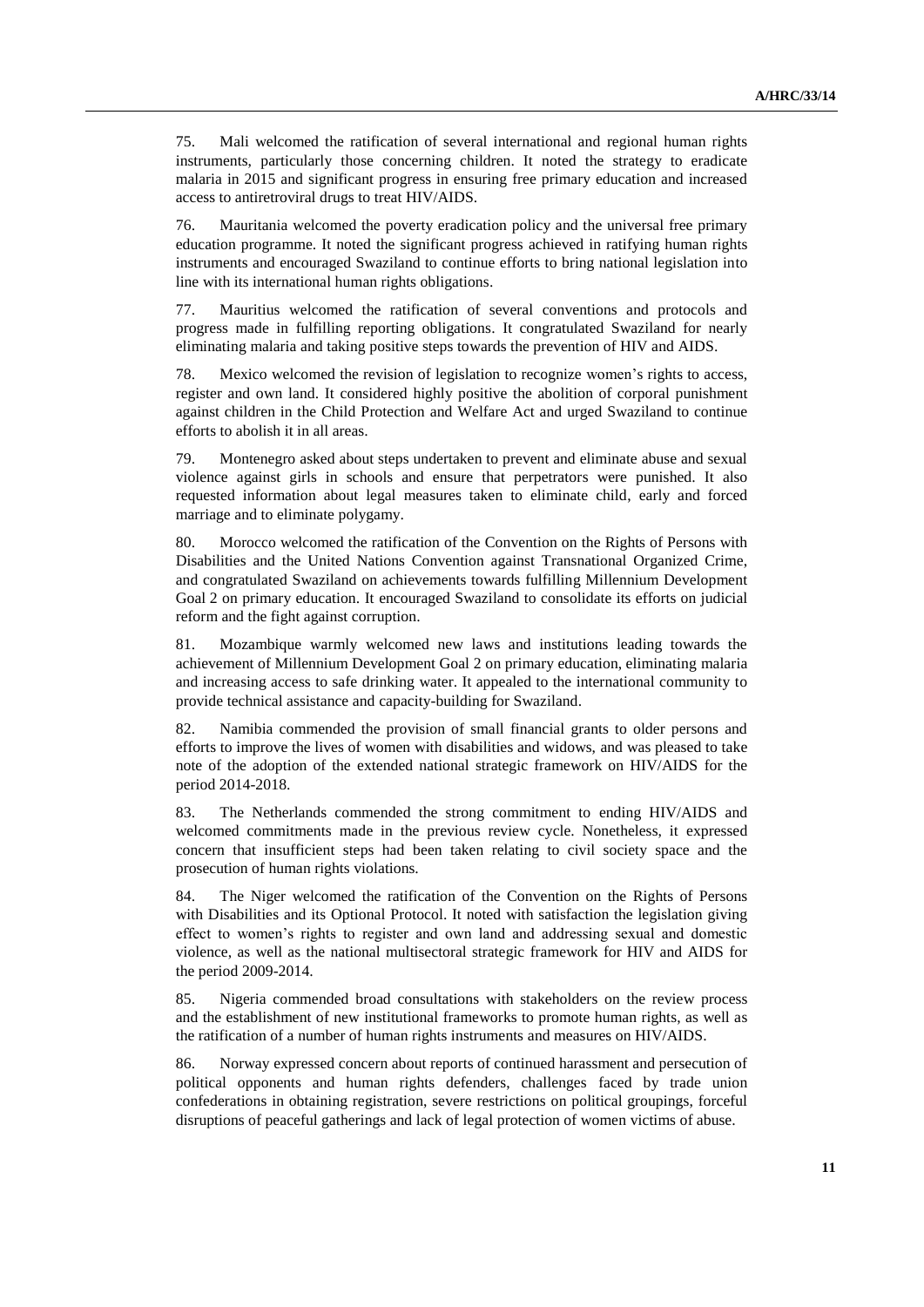87. Pakistan expressed appreciation for efforts made by Swaziland to implement recommendations from the first review cycle. It noted positively the new institutional framework to promote human rights and commended the ratification of international human rights instruments.

88. Panama welcomed the adoption of the Child Welfare and Protection Act and the implementation of programmes to provide free education, combat HIV/AIDS and malaria, promote gender equality, and eradicate poverty. It encouraged Swaziland to seek technical assistance from OHCHR.

89. The Philippines commended Swaziland for the establishment of the Human Rights Commission. It was concerned about the continuing lack of safe drinking water and persistent poverty. It urged Swaziland to address concerns about the lack of access to education for both boys and girls.

90. Portugal congratulated Swaziland on the ratification of several key human rights instruments since the first review. It was concerned about reports of restrictions on freedom of expression in Swaziland.

91. The Republic of Korea noted progress since the first review, in particular the ratification of the Convention on the Rights of Persons with Disabilities, the enactment of the Child Welfare and Protection Act and the implementation of the free primary education programme.

92. Senegal noted the ratification of several international human rights instruments and welcomed the decision to strengthen the resources of the Commission on Human Rights. It invited the international community to provide technical and financial assistance to Swaziland for the implementation of the recommendations.

93. Sierra Leone noted with satisfaction that a de facto moratorium on executions had been in place for over a decade and urged Swaziland to consider abolishing the practice. It also urged the country to establish awareness-raising campaigns concerning the rights of persons with albinism.

94. Slovenia noted the ratification of some key human rights instruments since the first review, but regretted that Swaziland had decided not to ratify the Rome Statute of the International Criminal Court after accepting its recommendation in the first review to do so.

95. South Africa commended Swaziland for the ratification of key human rights instruments, the creation of key human rights institutions and the elevation of the Gender and Family Issues Unit to part of the Office of the Deputy Prime Minster.

96. Spain welcomed the advances made by Swaziland in the fields of education and health, in particular the plans for combating HIV/AIDS and the expansion of health facilities. It also welcomed the existence of a national plan on gender.

97. The Sudan applauded the efforts made by Swaziland to strengthen the protection of human rights in fields such as elections and combating HIV/AIDS, as well as its recent ratification of a large number of international human rights instruments.

98. Togo highly appreciated the engagement of Swaziland with civil society on human rights. It took note of the determination of Swaziland to submit reports to the treaty bodies. It welcomed the recent ratifications and the Sexual Offences and Domestic Violence Bill.

99. Turkey noted the efforts by Swaziland since the first review, including the ratification of human rights instruments. It appreciated the efforts in the fields of health and primary education. It encouraged the Government to strengthen efforts for the protection and promotion of women's rights.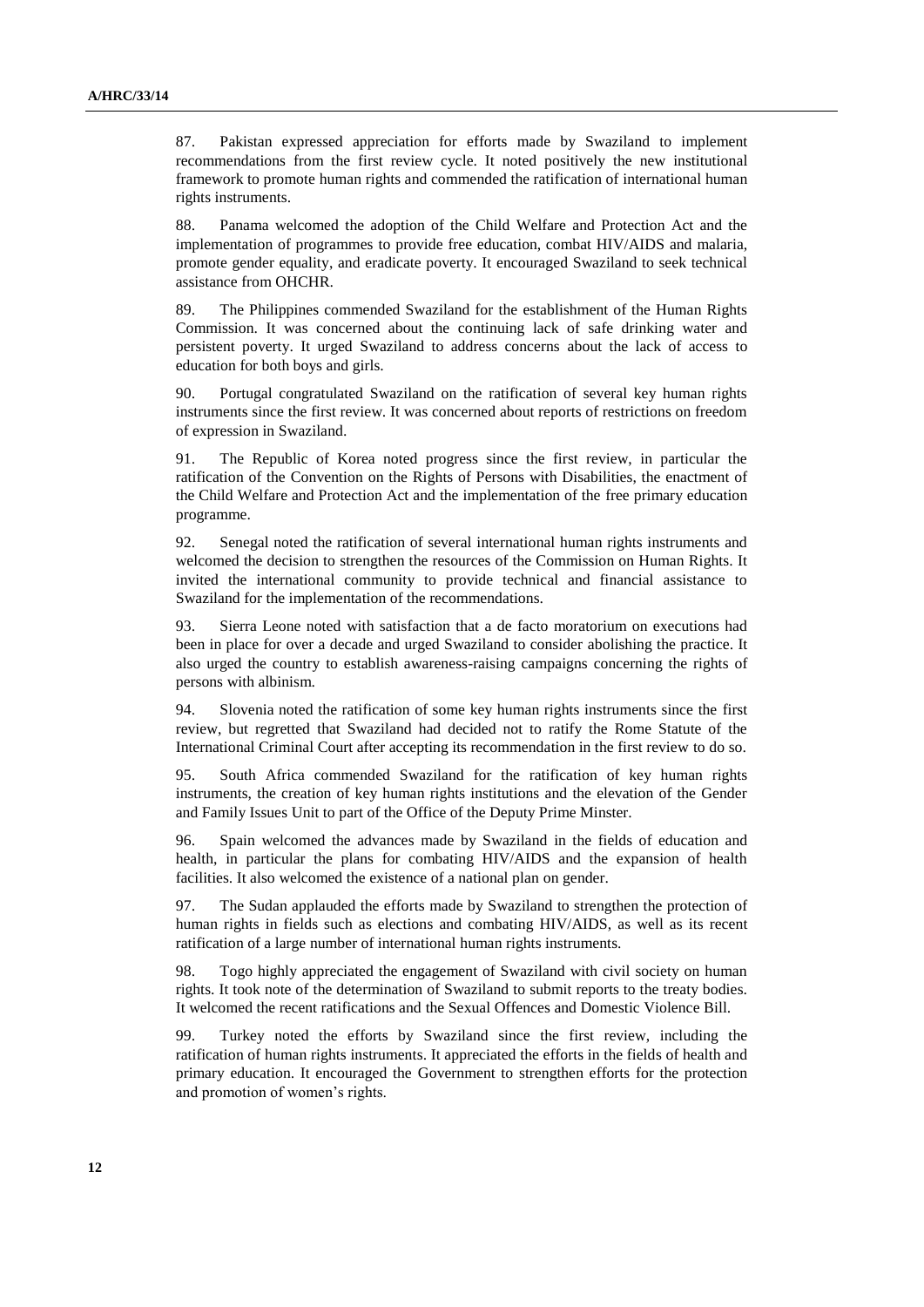100. Uganda commended the efforts of Swaziland and urged it to expedite implementation of the previous recommendations regarding the national human rights action plan and its capacity to report to the treaty bodies. It noted that women were often subject to discrimination and harmful practices.

101. Ukraine noted the efforts of Swaziland since the first review, particularly the ratification of several instruments. It observed that many significant challenges remained in the areas of violence against women and children, health care and torture and ill-treatment.

102. The United Kingdom encouraged the Government, inter alia, to ensure that the rights to freedom of association and assembly were protected and to amend legislation to ensure that the Basic Principles on the Independence of the Judiciary were adhered to.

103. The United States of America was deeply concerned about the suppression of the exercise of freedom of association and peaceful assembly. It looked forward to additional reforms relating to trade unions to allow full enjoyment of the right to freedom of association and the right to collective bargaining.

104. The delegation clarified, with regard to the issue of migrant labour, that Swaziland did not have a problem with migrant labour. However, some persons who had originally applied for refugee status had subsequently decided to stay and work in the country.

105. With regard to discrimination against persons with albinism, the delegation recalled that the Constitution guaranteed the principle of non-discrimination and that Swaziland was an inclusive society. The delegation indicated that an incident had occurred in 2010 and that, in response, the Prime Minister had issued a statement condemning the attack and assuring Swazi society of the protection of persons with albinism. The Government was collecting data so as to develop a response to protect persons from that group. It had also been in contact with the Independent Expert on the enjoyment of human rights by persons with albinism to invite her to visit the country and would welcome international assistance on that issue.

106. In conclusion, the delegation expressed appreciation for the manner in which the session had been conducted, as well as its gratitude to the member States for their interventions.

### **II. Conclusions and/or recommendations**

107. **The recommendations formulated during the interactive dialogue/listed below have been examined by Swaziland and enjoy the support of Swaziland:**

107.1 **Undertake reforms with a view to bringing national legislation in line with ratified international human rights instruments (Guatemala);**

107.2 **Undertake a comprehensive reform to harmonize its domestic legal system with its Constitution and the international instruments to which it is party (Honduras);**

107.3 **Revise national legislation with a view to ensuring its conformity with the Constitution and with the international human rights obligations of Swaziland (Egypt);** 

The conclusions and recommendations have not been edited.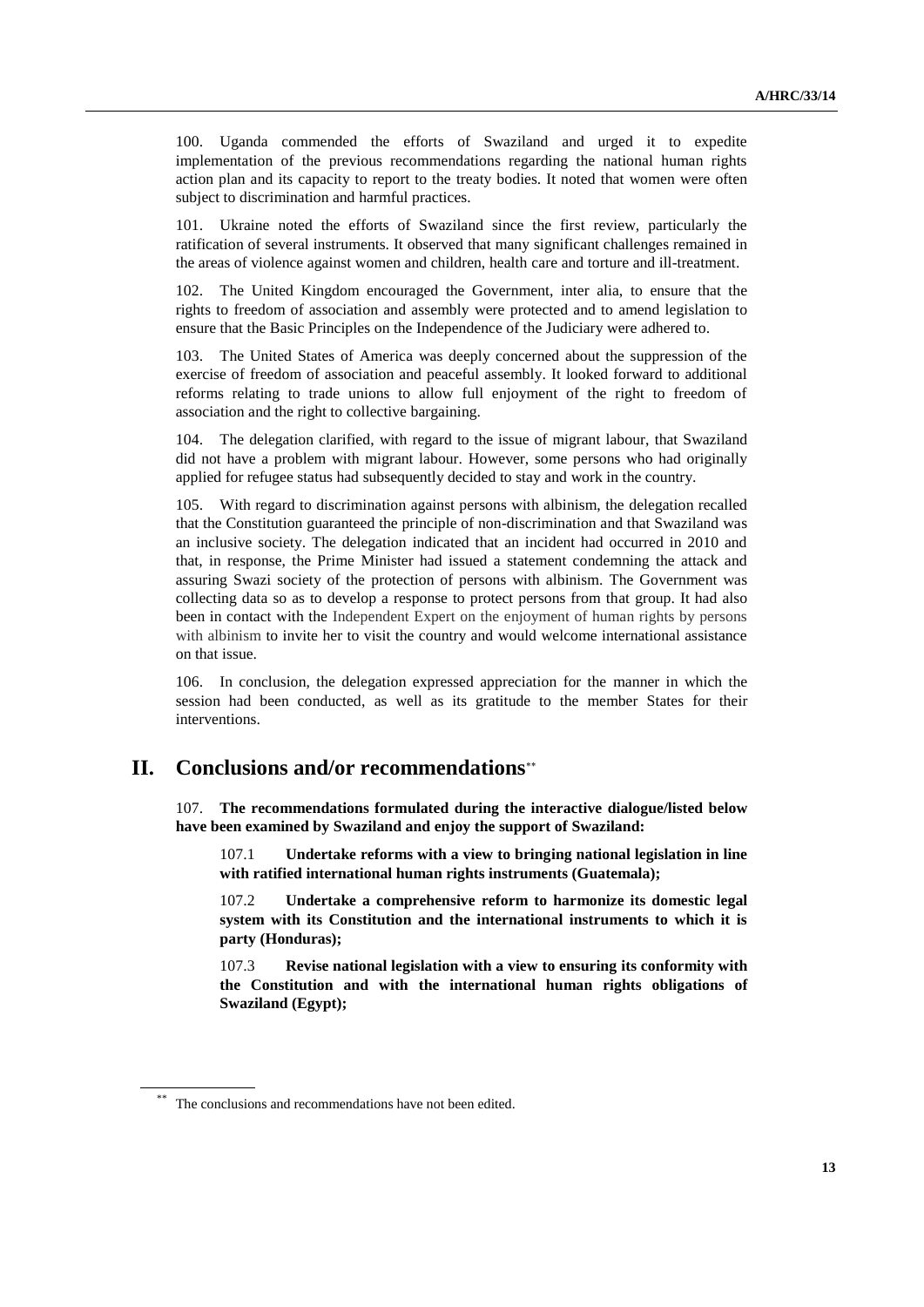107.4 **Pursue efforts to ensure the smooth functioning and full independence of the Human Rights Commission, in conformity with the Paris Principles (France);** 

107.5 **Strengthen the structures of the human rights commission in order to bring it to full compliance with the Paris Principles and operationalize the anticorruption commission (Morocco);** 

107.6 **Adopt appropriate legislation to render the Commission of human rights and public administration (HRPAC) fully operational, as well as to strengthen its capacities, and to allocate the necessary financial resources so that it is in full compliance with the Paris Principles as a national human rights institution (Mauritania);**

107.7 **Provide necessary budgetary and trained human resources to the Commission on Human Rights and Public Administration to empower it to carry out its mandate of advocacy and protection of human rights (Mauritius);**

107.8 **Strengthen national institutions established to protect democracy and human rights and fight corruption (Sudan);**

107.9 **Strengthen the programmes of the national policy for childhood (Sudan);**

107.10 **Expedite implementation of the National Disaster Management Act (Maldives);** 

107.11 **Strengthen the National Disaster Management Authority in the country (South Africa);**

107.12 **Reinforce its campaign to raise awareness of human rights issues through the media, at the school level, in youth forums and in community activities (Mauritius);**

107.13 **Establish a national strategy for human rights education and training (Morocco);** 

107.14 **Continue working to ensure that human rights training is carried out more systematically and made available to all relevant interested parties, including the army and prison staff (Cuba);**

107.15 **Consider establishing a permanent interministerial committee responsible for the implementation of its international human rights obligations, inter alia, for coordinating the drafting of the national reports to the treaty bodies and for organizing country visits by the Council's special procedures (Portugal);**

107.16 **Work in close collaboration with civil society organizations so as to implement all of the recommendations accepted during the universal periodic review (Haiti);**

- 107.17 **Submit overdue reports to treaty bodies (Ghana);**
- 107.18 **Submit overdue reports to the relevant treaty bodies (Sierra Leone);**
- 107.19 **Submit its report to the Human Rights Committee (Kenya);**

107.20 **Take all necessary measures to end discrimination and violence against women and girls (Cyprus);**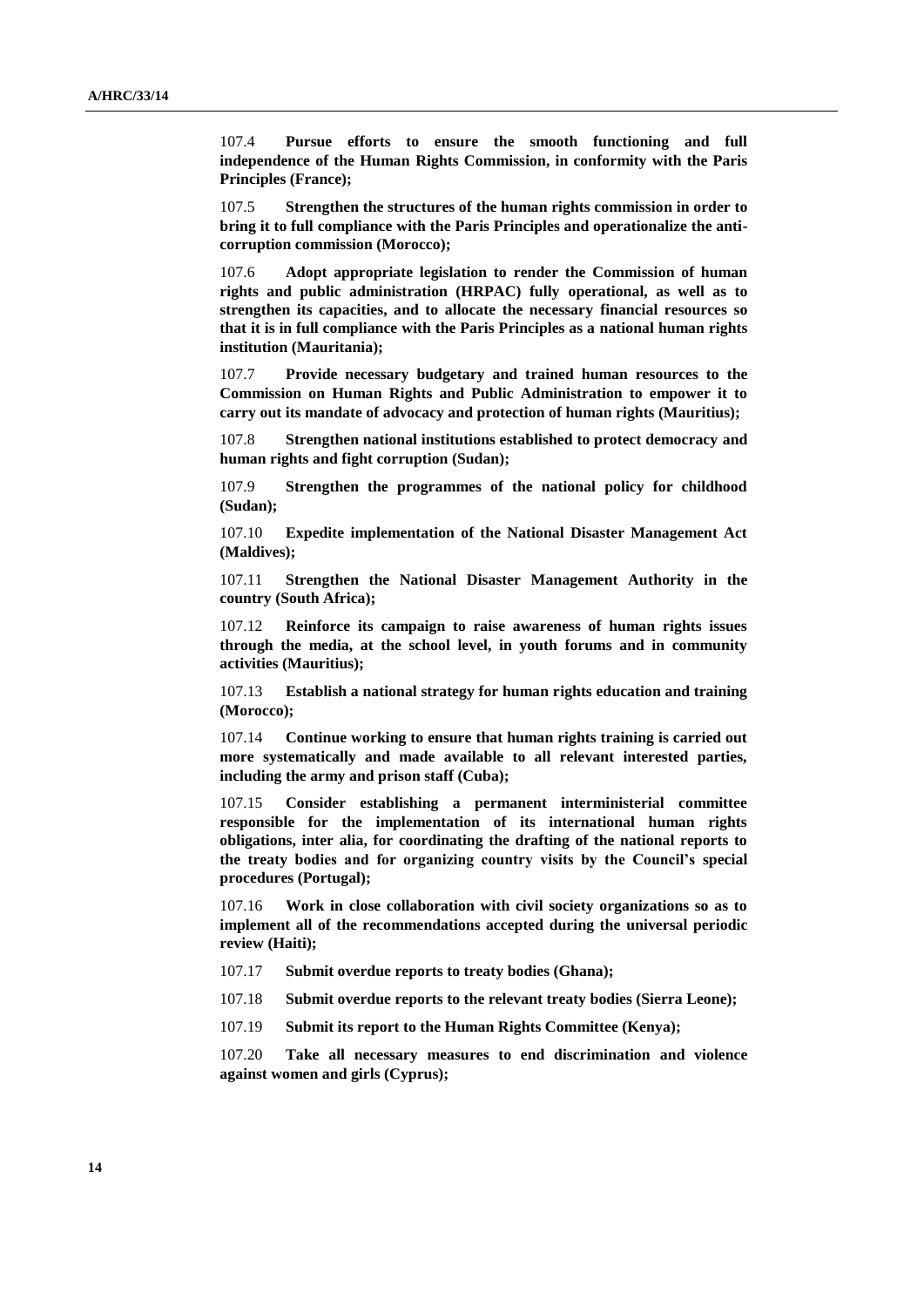107.21 **Step up work to combat stigmatization, discrimination, inequality and gender-based violence in the national legislation and policy of Swaziland (Mexico);**

107.22 **Implement strategies in combating gender inequality, as well as discriminatory practices against women, and strengthen the Gender and Family Issues Unit within the Office of the Deputy Prime Minister in both human and financial terms (Turkey);**

107.23 **Continue to promote women empowerment (Pakistan);** 

107.24 **Work further to promote the rights of women and girls (Senegal);**

107.25 **Abolish laws and practices that encourage discrimination and violence against women and girls (Panama);**

107.26 **Carry out reforms to ensure equality for women and prevent their discrimination in law and practice (Uganda);**

107.27 **Adopt a broad definition of discrimination against women in line with the Convention on the Elimination of All Forms of Discrimination against Women (Honduras);**

107.28 **Continue efforts in implementing the Convention on the Elimination of Discrimination against Women and to align all laws and policies with the principles of gender equality and non-discrimination as set out in the Convention on the Elimination of All Forms of Discrimination against Women (Indonesia);**

107.29 **Take action to align all laws and policies with the principle of equality and non-discrimination as stated in the Constitution and in accordance with Convention on the Elimination of All Forms of Discrimination against Women (Uganda);**

107.30 **Enact legislation to protect equality of rights for women in line with the Convention on the Elimination of All Forms of Discrimination against Women (United Kingdom of Great Britain and Northern Ireland);**

107.31 **Abrogate the domestic legislative and regulatory provisions that discriminate against women and children (Ukraine);**

107.32 **Strengthen legislation and policies on gender equality as well as the prevention and repression of gender-based violence (Côte d'Ivoire);**

107.33 **Take legal and practical measures that guarantee women equality in the acquisition of land, in access to the means of production and in political representation (Spain);**

107.34 **Take necessary steps to prevent torture and other human rights violations by law enforcement and security services, in accordance with Swaziland's obligations under the Convention against Torture and Other Cruel Inhuman or Degrading Treatment or Punishment, including by ensuring impartial investigations of all allegations, prosecuting perpetrators, and implementing human rights training programs (Canada);**

107.35 **Combat various forms of violence against women (Egypt);** 

107.36 **Enact into law the "Sexual Offences and Domestic Violence Bill" without further delay (Germany);**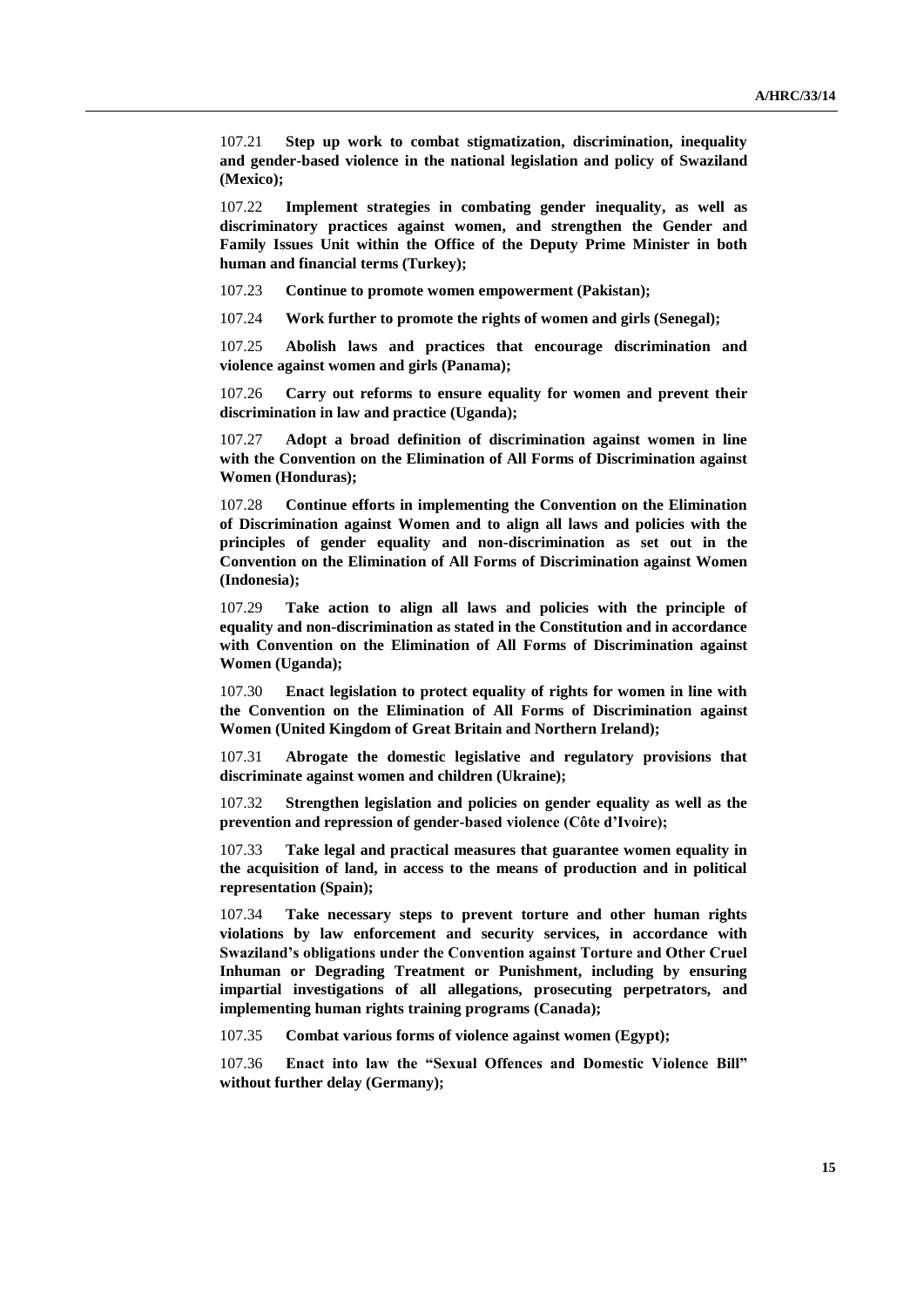107.37 **Take the measures necessary to accelerate the enactment of the bill on sexual offences and domestic violence (Panama);**

107.38 **Urgently enact the Sexual Offences and Domestic Violence Bill, and ensure that all domestic legislation is brought into conformity with the country's commitments under the Convention on the Elimination of All Forms of Discrimination against Women (Norway);** 

107.39 **Accelerate the Parliamentary adoption procedure of the reform Sexual Offences and Domestic Violence Bill (Togo);**

107.40 **Quickly pass pending legislation related to the protection of women and children including the Sexual Offences and Domestic Violence Bill and the Draft Land Policy (United States of America);**

107.41 **Adopt the Sexual Offences and Domestic Violence Bill especially to protect women from gender-based violence (Namibia);** 

107.42 **Enact and implement laws on sexual offences and violence to address high rates of sexual and gender-based violence (Botswana);** 

107.43 **Adopt measures to prevent and eliminate all abuses of sexual violence against girls and women and ensure that perpetrators are adequately punished (Turkey);**

107.44 **Adopt a new comprehensive legislation to prevent and combat all forms of discrimination and violence against women (Italy);**

107.45 **Encourage reporting of cases of domestic and sexual violence against women and girls, and ensure that complaints are investigated and the perpetrators are punished with penalties proportional to the seriousness of the offence, ending the culture of impunity (Uruguay);** 

107.46 **Strengthen policies on violence against women by means of effective complaint mechanisms and legal and social counselling (Brazil);** 

107.47 **Apply effectively all protection measures provided for in the Law on the Welfare and Protection of Children (Cabo Verde);** 

107.48 **Take concrete measures towards protecting children from sexual exploitation, including violence against girls with albinism, through law enforcement and appropriate sanctions, and active awareness campaigns and partnerships with local communities to combat impunity (Malaysia);** 

107.49 **Strengthen constitutional protections that ensure the independence of the judiciary and Parliament (South Africa);**

107.50 **Intensify the reform of the judicial system, in particular the plan of access to justice and its independence and impartiality (Cabo Verde);** 

107.51 **Take effective measures to guarantee the impartiality and independence of the judiciary, in accordance with Swaziland's international commitments and obligations, including the United Nations Basic Principles on the Independence of the Judiciary and the International Covenant on Civil and Political Rights (Canada);**

107.52 **Adopt measures to safeguard the independence of the judiciary in line with the provisions of the United Nations Basic Principles on the Independence of the Judiciary (Mexico);**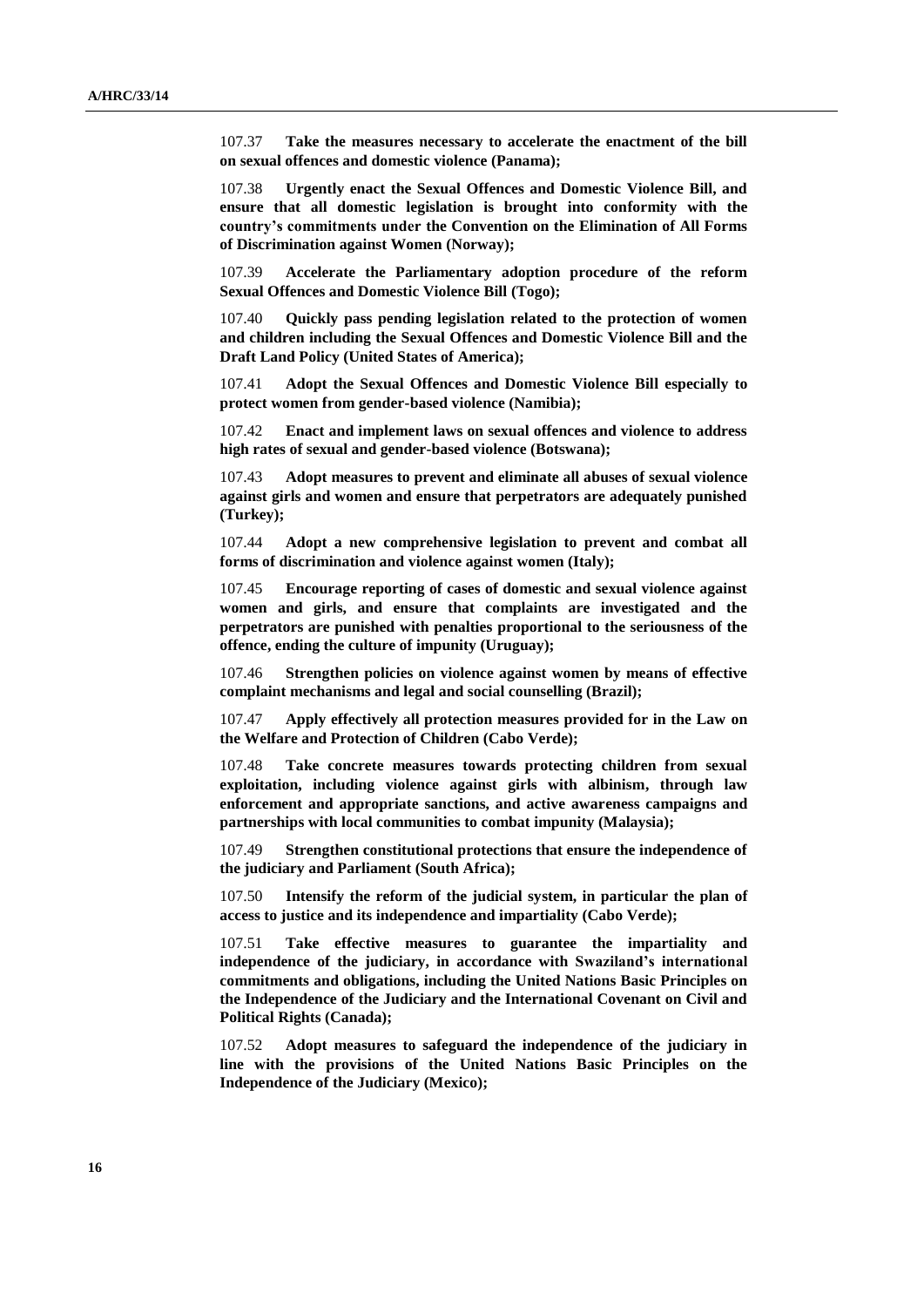107.53 **Strengthen the independence of the judiciary in line with the United Nations Basic Principles on the Independence of the Judiciary (Czech Republic);**

107.54 **Ensure the functioning juvenile justice system throughout the country and raise the age of criminal responsibility that comply with the acceptable international standards, as previously recommended (Slovenia);**<sup>1</sup>

107.55 **Strengthen the right to freedom of expression and peaceful assembly (Algeria);** 

107.56 **Review the Suppression of Terrorism Act and Sedition and Subversive Activities Act so that they do not impede the right to freedom of expression as guaranteed under the International Covenant on Civil and Political Rights and are fully aligned with the Constitution of Swaziland and contain safeguards against any arbitrary abuse directed against dissent or criticism of the authorities or the Government (Czech Republic);** 

107.57 **Amend the Suppression of Terrorism Act of 2008 and the Sedition and Subversive Activities Act of 1938 to guarantee the freedoms of expression, association and assembly (Spain);**

107.58 **Ensure that freedoms of association and peaceful assembly are respected and protected, including by repealing or amending the Suppression of Terrorism Act of 2008 and the Public Order Act (United States of America);**

107.59 **Guarantee freedom of peaceful assembly and association by implementing the new Public Order Bill (Haiti);**

107.60 **Align national legislation with the international standards to guarantee freedom of assembly and association; in particular as regards the notification of the organization of peaceful assemblies (Kenya);**

107.61 **Ensure the compatibility of national legislation with international human rights standards in order to guarantee freedom of assembly and association (Ukraine);**

107.62 **Continue to promote its successful policies, mainly in the field of economic, social and cultural rights, in order to further increase the quality of life of its people, particularly the most vulnerable sectors of the population (Bolivarian Republic of Venezuela);** 

107.63 **Continue to take actions to eradicate poverty and reduce the disparities between rural and urban communities through providing the basic necessities, quality education, health services, and the creation of jobs and income-generating opportunities for all (Malaysia);** 

107.64 **Significantly increase spending for potable water supply and sanitation projects, especially in rural areas, up to a value close to 0.5. per cent of gross domestic product (Spain);**

107.65 **Step up the fight against communicable and non-communicable diseases, with a view to lowering the particularly high mortality rate (Congo);**

<sup>&</sup>lt;sup>1</sup> The recommendation as read during the interactive dialogue: "Reiterate recommendation 76.38 from the first cycle" (Slovenia).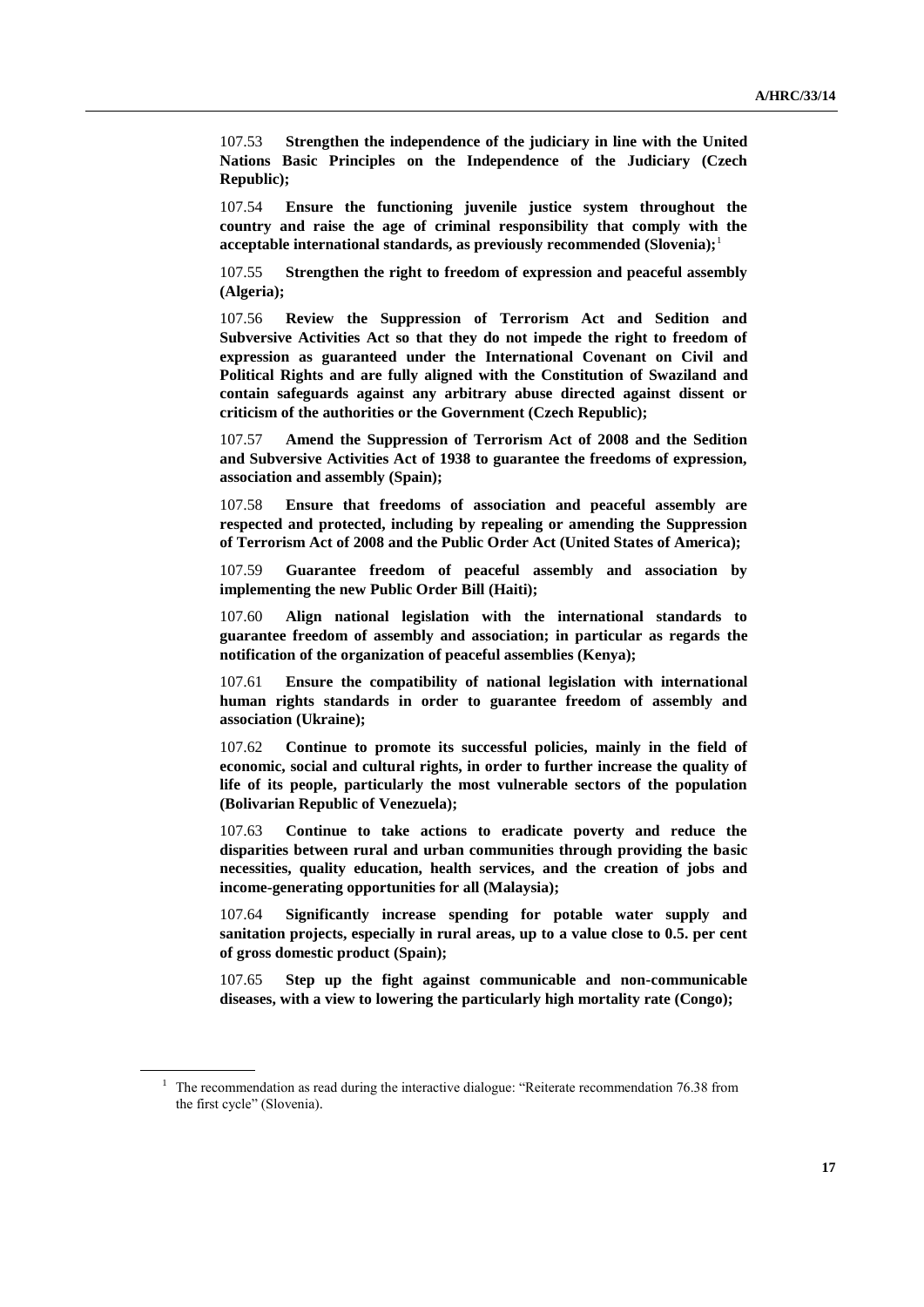107.66 **Strengthen measures to prevent and reduce the prevalence of HIV/AIDS (Angola);** 

107.67 **Redouble its efforts on HIV/AIDS response, particularly on prevention strategies, and take steps to address discrimination against persons living with HIV/AIDS (Ghana);** 

107.68 **Continue efforts to combat HIV/AIDS through the National Parliament Strategy on HIV/AIDS for 2016-2021 (Libya);**

107.69 **Continue to implement the adopted HIV/AIDS response strategies, with a view to further reducing new infections (Turkey);**

107.70 **Expedite the implementation of the Extended National Strategic Framework on HIV/AIDS that was adopted in 2014 (Uganda);**

107.71 **Provide follow-up to the expanded strategic framework for national action against HIV/AIDS (Equatorial Guinea);**

107.72 **Further intensify efforts in fighting HIV/AIDS (Ukraine);**

107.73 **Give emphasis on allocating adequate National Funding for the response of the HIV/AIDS problems to implement all required actions in the country (Ethiopia);**

107.74 **Pursue national efforts to reduce the rate of maternal and infant mortality (Egypt);** 

107.75 **Step up efforts to pursue the right to education for all, particularly in the realization of the right to education for girls (Indonesia);**

107.76 **Continue to provide access to education to children (Pakistan);** 

107.77 **Continue to implement measures to improve and facilitate access to education (Angola);** 

107.78 **Take the necessary steps to improve access to education at all levels (Armenia);** 

107.79 **Redouble efforts for the full realization of the "Education for All" policy (Burundi);** 

107.80 **Improve school enrolment rates by removing all obstacles to access to primary education (Congo);** 

107.81 **Further continue efforts to remove all barriers to access primary education (Ethiopia);**

107.82 **Overcome the challenges and constraints in the free primary education programme, particularly the social factors that limit enrolment for primary education and shortage of appropriately qualified teachers (Nigeria);** 

107.83 **Give priority to the objective of attaining an inclusive and equitable education system that affords all citizens of the country access to high quality free primary education (Cuba);**

107.84 **Eliminate factors preventing boys and girls from enjoying secondary school education and reduce the dropout of school rate (Turkey);**

107.85 **Strengthen the framework of the "Support Program for Teaching and Learning" to reduce inequalities between rural and urban areas (Equatorial Guinea);**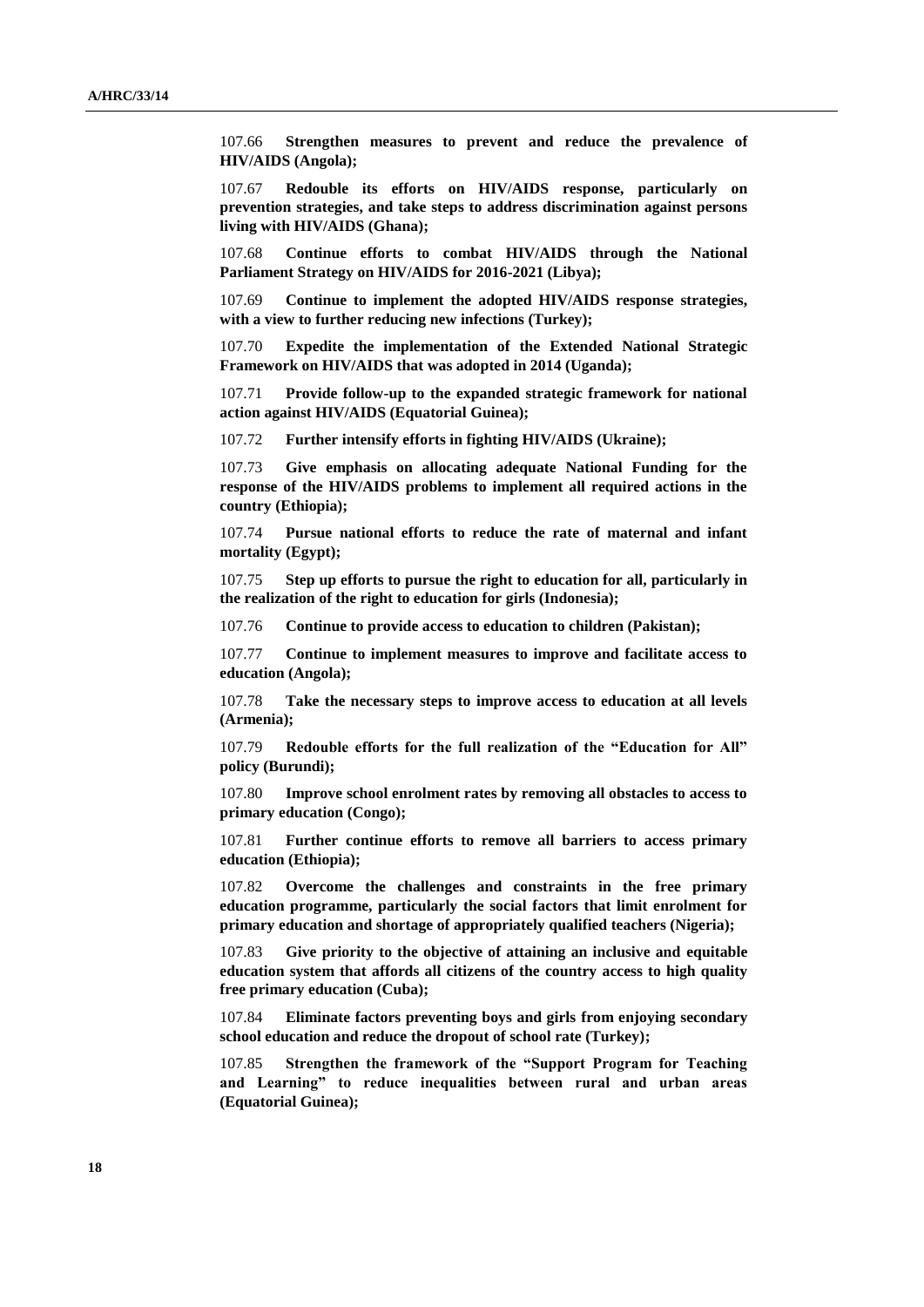107.86 **Put in place protection measures that would allow the reintegration of teenagers into the education system after having given birth (Djibouti);**

107.87 **Continue to promote its successful programmes to implement the Convention on the Rights of Persons with Disabilities (Bolivarian Republic of Venezuela);**

107.88 **Put in place relevant laws that prohibit discrimination in employment against persons with disabilities and provide access to health care and other services for disabled persons (Uganda).**

108. **The following enjoy the support of Swaziland, which considers that they are already implemented or in the process of implementation:**

108.1 **Ratify the Convention on the Elimination of All Forms of Discrimination against Women (Kenya);**

108.2 **Accelerate the process of ratifying the Convention against Torture through its legislature (Nigeria);**

108.3 **Continue to strengthen the rights of women, particularly in relation to the equal pay issue (Sudan);**

108.4 **Prohibit discrimination on the basis of sexual orientation and gender identity, particularly concerning the enjoyment of the right to health (Slovenia);**

108.5 **Ensure and guarantee non-discriminatory access to health services, education, justice and employment for all persons, irrespective of their actual or perceived sexual orientation or gender identity (Spain);**

108.6 **Repeal or amend the Suppression of Terrorism Act of 2008 with a view to bringing it in line with international human rights obligations (Germany);**

108.7 **Take urgent steps to bring the Suppression of Terrorism Act 2008 in line with the Constitution (United Kingdom of Great Britain and Northern Ireland).**

109 **The following recommendations will be examined by Swaziland, which will provide responses in due time, but no later than the thirty-third session of the Human Rights Council, in September 2016:**

109.1 **Consider ratifying the human rights conventions that the country has not yet acceded to (Côte d'Ivoire);**

109.2 **Consider ratification of the Second Optional Protocol to the International Covenant on Civil and Political Rights, aiming at the abolition of the death penalty, with a view to a de jure abolishing of the death penalty (Namibia);**

109.3 **Ratify the Second Optional Protocol to the International Covenant on Civil and Political Rights, aiming at the abolition of the death penalty (Uruguay); ratify the Second Optional Protocol to the International Covenant on Civil and Political Rights (Germany);**

109.4 **Ratify the Second Optional Protocol to the International Covenant on Civil and Political Rights, aiming at the abolition of the death penalty (Montenegro);**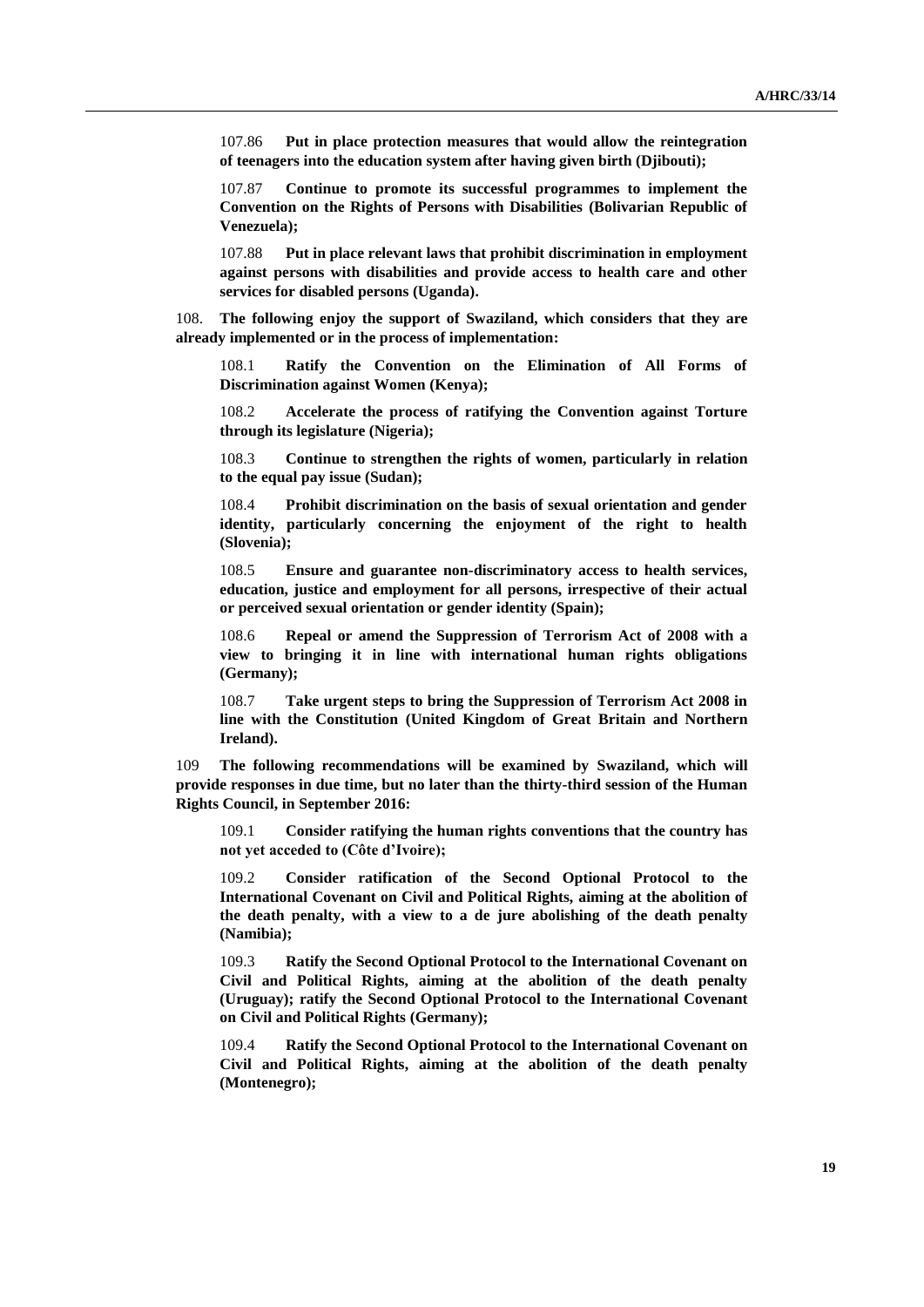109.5 **Ratify the Second Optional Protocol to the International Covenant on Civil and Political Rights and abolish the death penalty (Panama);**

109.6 **Establish a formal moratorium on the death penalty and ratify the Second Optional Protocol to the International Covenant on Civil and Political Rights, with a view to abolishing the death penalty both in practice and in law (Portugal);**

109.7 **Undertake all the necessary legislative and Constitutional reforms to abolish the death penalty and accede to the Second Optional Protocol to the International Covenant on Civil and Political Rights (Mexico);**

109.8 **Establish a formal moratorium on the death penalty with a view to abolishing the death penalty and ratifying the Second Optional Protocol to the International Covenant on Civil and Political Rights, aiming at the abolition of the death penalty (Australia);** 

109.9 **Sign and ratify the Optional Protocol to the Convention on the Elimination of All Forms of Discrimination against Women (Turkey);**

109.10 **Accede to the Optional Protocol to the Convention on the Elimination of All Forms of Discrimination against Women (Togo);**

109.11 **Consider ratifying the Optional Protocols to the Convention against Torture, Convention on the Elimination of Discrimination against Women and the Convention on the Rights of the Child (Philippines);**

109.12 **Ratify the Optional Protocol to the Convention on the Elimination of All Forms of Discrimination against Women (South Africa);**

109.13 **Ratify the Optional Protocol to the Convention against Torture (Kenya); ratify the Optional Protocol to the Convention against Torture (Uruguay); ratify the Optional Protocol to the Convention against Torture (Honduras); ratify the Optional Protocol to the Convention against Torture (Guatemala); ratify the Optional Protocol to the Convention against Torture (Czech Republic); ratify the Optional Protocol to the Convention against Torture (South Africa); ratify the Optional Protocol to the Convention against Torture (Slovenia);**

109.14 **Intensify its efforts to ratify the Optional Protocol to the Convention against Torture and Other Cruel, Inhuman or Degrading Treatment or Punishment (Denmark);**

109.15 **Accede to the Optional Protocol to the Convention against Torture and Other Cruel, Inhuman or Degrading Treatment or Punishment (Togo); accede to the Optional Protocol to the Convention against Torture and Other Cruel, Inhuman or Degrading Treatment or Punishment (France);**

109.16 **Consider ratifying the International Convention on the Protection of the Rights of All Migrant Workers and Members of their Families (Philippines);**

109.17 **Ratify the International Convention on the Protection of the Rights of All Migrant Workers and Members of Their Families (Guatemala); ratify the International Convention on the Protection of the Rights of All Migrant Workers and Members of Their Families (Uruguay); ratify the International Convention on the Protection of the Rights of All Migrant Workers and Members of Their Families (Honduras); ratify the International Convention on the Protection of the Rights of All Migrant Workers and Members of Their**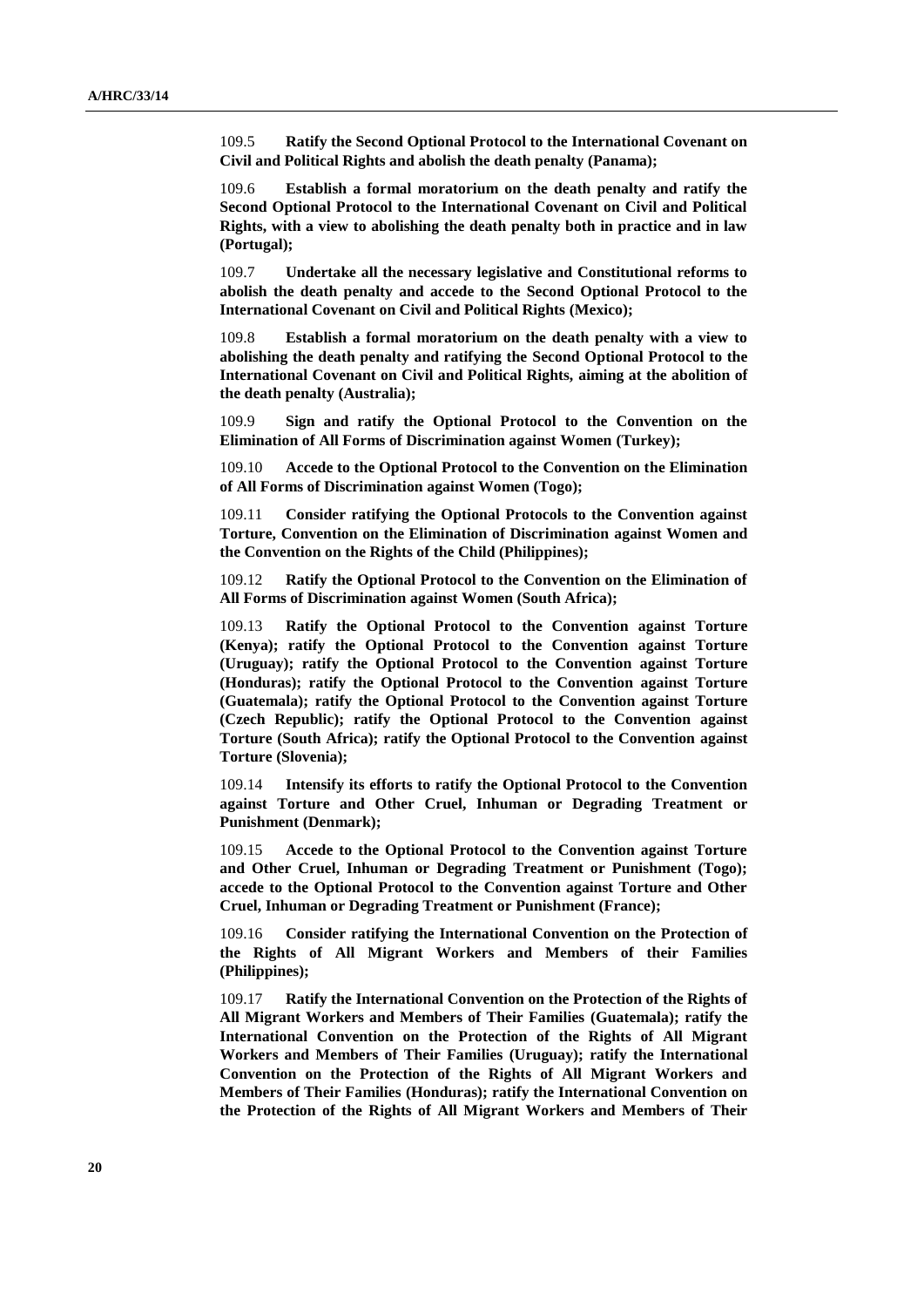**Families (Cabo Verde); ratify the International Convention on the Protection of the Rights of All Migrant Workers and Members of their Families (Congo);** 

109.18 **Accede to the International Convention on the Protection of the Rights of All Migrant Workers and Members of Their Families (Indonesia);**

109.19 **Ratify and accede to the International Convention on the Protection of the Rights of All Migrant Workers and Members of Their Families (Sierra Leone);**

109.20 **Accede to regional and international treaties to which it is not party, including the International Convention on the Protection of the Rights of All Migrant Workers and Members of Their Families and the International Convention for the Protection of All Persons from Enforced Disappearance, and include the provisions of these instruments in its domestic legislation (Madagascar);**

109.21 **Ratify and accede to the International Convention for the Protection of All Persons from Enforced Disappearance (Sierra Leone);**

109.22 **Continue to accede to the main international human rights instruments to which it is not yet a party, in particular the International Convention for the Protection of All Persons from Enforced Disappearance (Argentina);**

109.23 **Ratify the International Convention for the Protection of All Persons from Enforced Disappearance, signed in 2007 (France);** 

109.24 **Ratify the International Convention for the Protection of All Persons from Enforced Disappearance (Cabo Verde); ratify the International Convention for the Protection of All Persons from Enforced Disappearance (Honduras);**

109.25 **Accede to the International Convention for the Protection of All Persons from Enforced Disappearance (Nigeria);** 

109.26 **Accede to the Convention on the Prevention and Punishment of the Crime of Genocide (Armenia);**

109.27 **Ratify the Indigenous and Tribal Peoples Convention, 1989 (No. 169) of ILO (Honduras);**

109.28 **Repeal discriminatory provisions in the Constitution and Citizenship Acts (Ghana);** 

109.29 **Take new measures to put an end to cultural practices that discriminate against children with disabilities, women and all persons living with HIV/AIDS (Haiti);**

109.30 **Repeal without delay all legal and regulatory provisions that are not in conformity with the Convention on the Elimination of All Forms of Discrimination against Women, ratified by Swaziland in 2004, and actively combat violence and discrimination against women (France);** 

109.31 **Align national laws in accordance with the principles outlined in the Convention on the Elimination of All Forms of Discrimination against Women to address women's rights, which include land acquisition, equality and citizenship of children (Botswana);**

109.32 **Enact legislation to ensure the ability of all Swazi citizens, regardless of their sex, to confer citizenship upon their children (Australia);**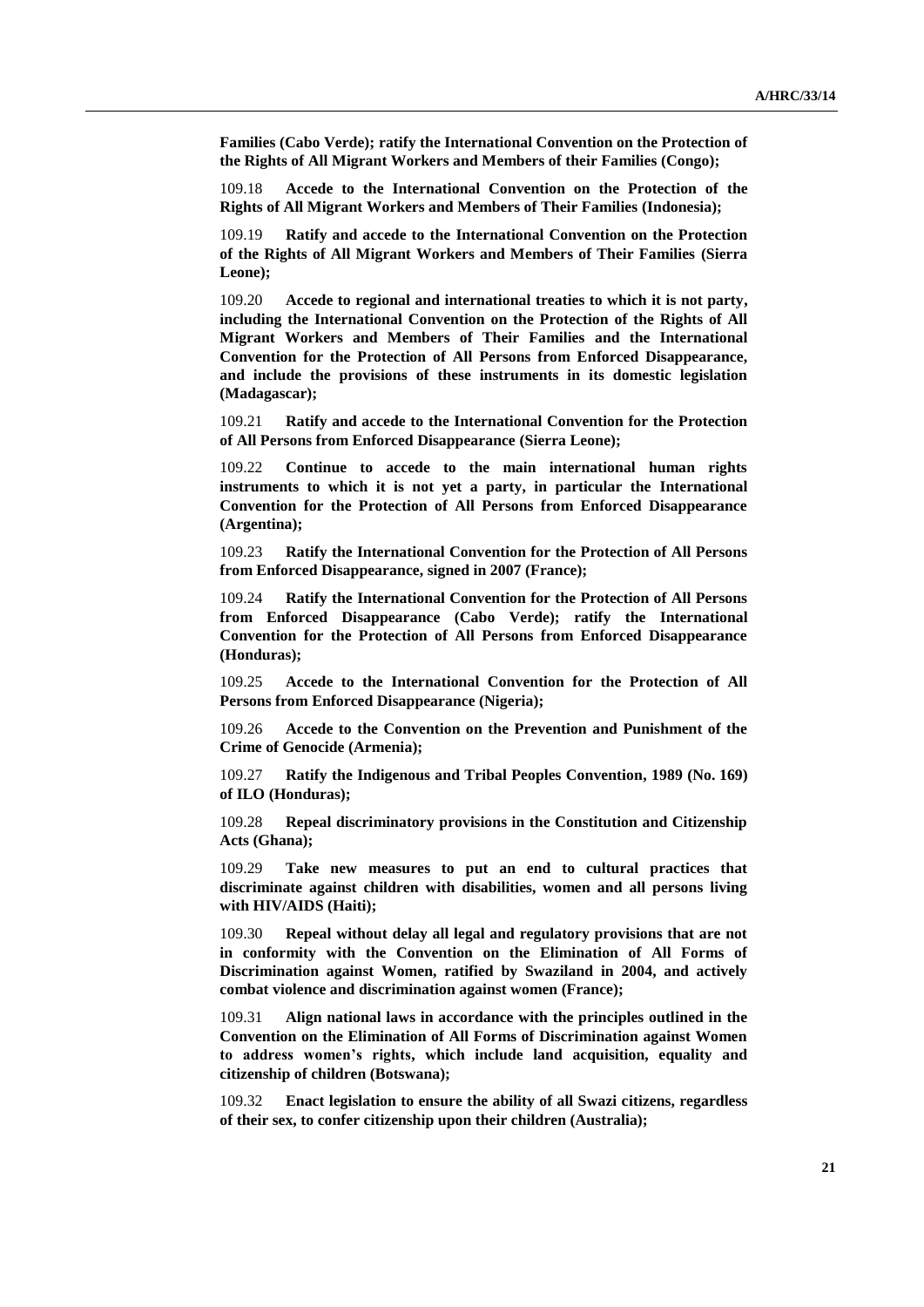109.33 **Consider amending its domestic laws to grant women equal rights with men with regard to transmission of their nationality to their children (Republic of Korea);**

109.34 **Modify articles 43 and 44 of the Constitution so that Swazi women, in the same way as men, can transmit their nationality to their children and their foreign spouses (Djibouti);**

109.35 **Modify its national laws to ensure that mothers can pass on nationality to their offspring regardless of the nationality of the father (Sierra Leone);**

109.36 **Amend legislation that denies Swazi citizenship to children born of foreign fathers (Honduras);**

109.37 **Abolish the death penalty, as previously recommended (Slovenia);**

109.38 **Formally establish a moratorium on the application of the death penalty, as a first step towards its definitive abolition (France);**

109.39 **Consider establishing a de jure moratorium on capital executions with a view to fully abolishing the death penalty (Italy);**

109.40 **Create a national registry of persons with albinism to prevent the killing of women and girls with albinism that are used for rituals (Uruguay);** 

109.41 **Prohibit traditional practices that endanger the physical and psychological integrity of women, such as those affecting women and girls with albinism (Argentina);** 

109.42 **Protect persons with albinism against ritual crimes more effectively (Senegal);**

109.43 **Thoroughly investigate and prosecute incidents of violence perpetuated against persons with albinism (Sierra Leone);**

109.44 **Adopt measures for providing protection to women and girls with albinism, including by effectively investigating all instances of violence against them, and by prosecuting and punishing the perpetrators appropriately (Slovenia);**

109.45 **Adopt specific legislation criminalizing torture (Brazil);** 

109.46 **Criminalize torture and ensure impartial and effective investigations related to allegations of torture and punish the perpetrators of acts of torture (Togo);**

109.47 **Implement measures to improve prison conditions (Angola);** 

109.48 **Take immediate and effective measures to bring conditions at all detention facilities into line with the United Nations Standard Minimum Rules for the Treatment of Prisoners (Canada);**

109.49 **Take immediate action to align all domestic laws and pending legislation with the Convention on the Elimination of All Forms of Discrimination against Women, adopt without further delay the Bill on Sexual Offences and Domestic violence, and take all necessary measures to abolish traditional practices that are harmful to women and girls (Latvia);**

109.50 **Strengthen measures to combat gender-based violence and gender inequality in practice, motivated by discriminatory traditional practices (Algeria);**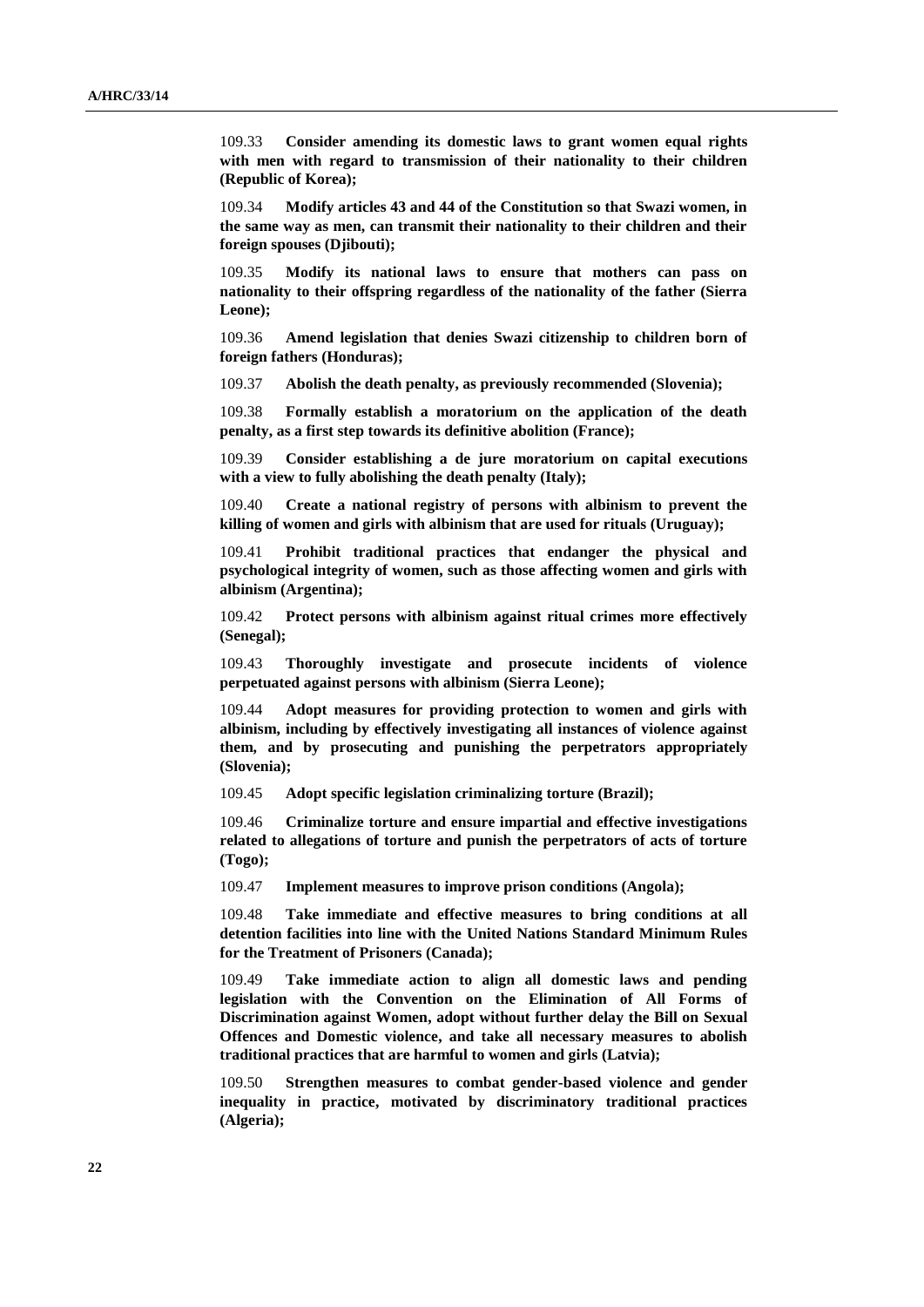109.51 **Enact legislation to ensure women and girls' rights are protected, including legislation banning early and forced marriages (Australia);**

109.52 **Ban early and/or forced marriages (Chad);** 

109.53 **Take effective legal steps to eliminate child and forced marriage (Ghana);**

109.54 **Take concrete measures to prohibit and eliminate child or forced marriage (Panama);**

109.55 **Take action to ensure that the legal age of marriage of 18 years is enforced nationwide for both boys and girls (Maldives);**

109.56 **Raise the legal minimum age of marriage to 18 years for girls (Sierra Leone);**

109.57 **Protect girls from early or forced marriage both in law and in practice (Spain);**

109.58 **Take appropriate measures to prohibit corporal punishment in all settings (Montenegro);** 

109.59 **Take the necessary steps to combat and eradicate forced labour (Honduras);**

109.60 **Amend laws and regulations governing the Judicial Service Commission, including by removing the Crown's control over the Commission's composition (United States of America);**

109.61 **Guarantee respect for civil and political rights, in particular freedom of expression and freedom of association, and take the necessary measures so that journalists, human rights defenders and members of all political parties can exercise their activities freely (France);** 

109.62 **Remove all restrictions, in law and practice, which prevent the full enjoyment of the right to freedom of expression, association and assembly, and create an enabling environment for civil society in line with its previous universal periodic review engagements (Latvia);**

109.63 **Ensure unhindered enjoyment of the right to freedom of expression and an enabling environment, where members of civil society are not prohibited from exercising their rights to freedom of peaceful assembly and association, in accordance with the principles of democracy (this is also in line with international obligations under the International Covenant on Civil and Political Rights, as well as the undertaking made in the 2011 universal periodic review) (Netherlands);** 

109.64 **Fully implement its constitutional provision on freedom of expression and establish a freedom of information law in accordance with international standards (Portugal);**

109.65 **Remove, in legislation and in practice, all restrictions preventing the full enjoyment of freedom of expression as guaranteed under the International Covenant on Civil and Political Rights and other international documents (Ukraine);**

109.66 **Repeal laws that restrict civil rights, including the Royal Decree of 1973 and components of the Suppression of Terrorism Act, and develop a legislative framework to protect the rights to freedom of expression, association**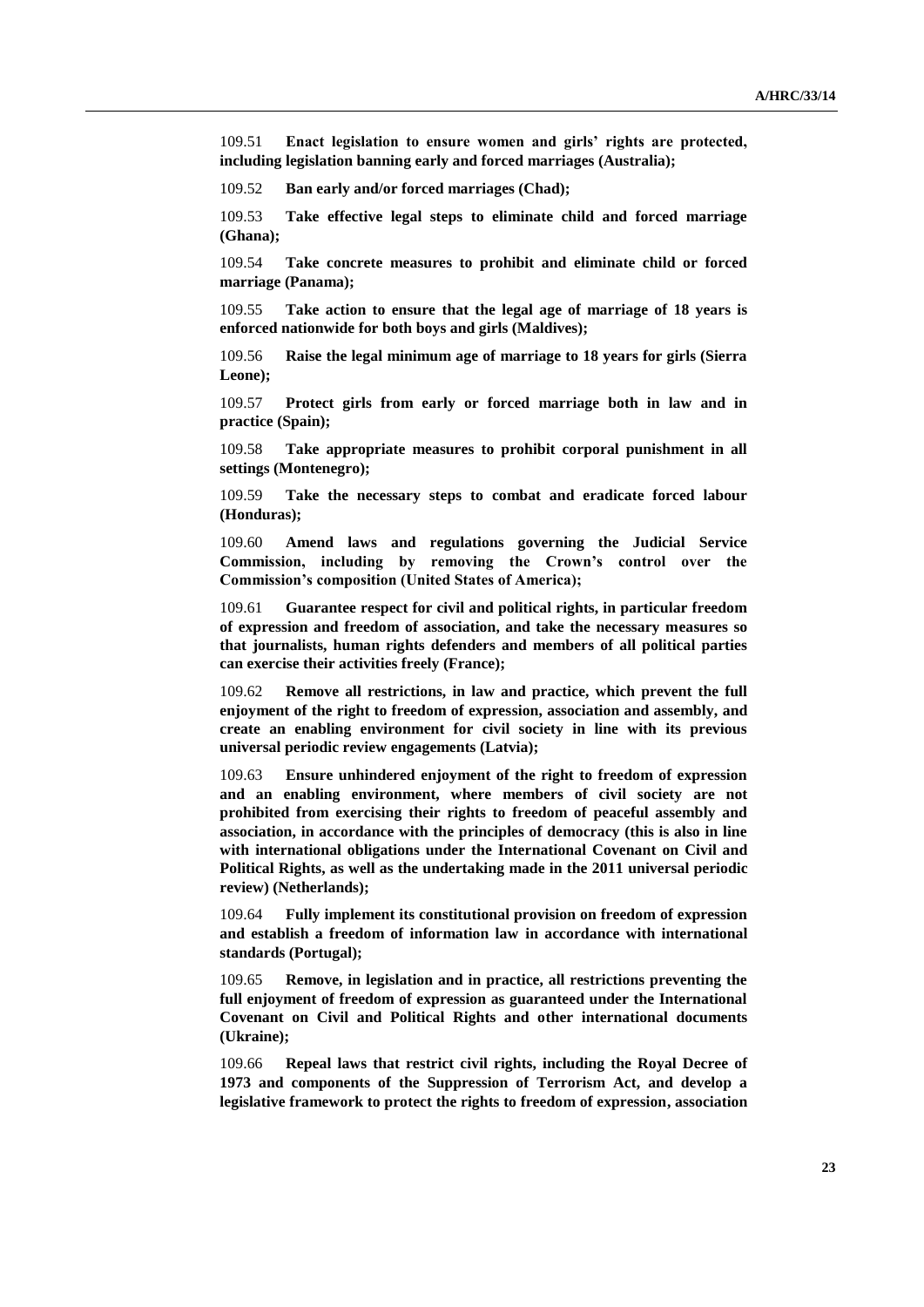**and peaceful assembly, including rights related to forming and participating in political parties and civil society organizations (Canada);** 

109.67 **Adopt all necessary measures to remove the restrictions which prevent the full enjoyment of the right to freedom of expression and association and to amend the "Suppression of Terrorism Act" of 2008 and other relevant legislation in line with international standards (Italy);**

109.68 **Reform the Terrorism Act of 2008 and other security legislation which affect the freedom of expression, association and information, with a view to guaranteeing the full enjoyment of civil and political rights and their conformity with international standards (Mexico);** 

109.69 **Fully respect the rights of all citizens to freedom of assembly and association, including by allowing labour, political and civil groups to assemble peacefully, free from Government interference in accordance with international human rights standards (Republic of Korea);**

109.70 **Remove all restrictions, in law and in practice, which prevent the full enjoyment of the right to freedom of association, including associating for the purposes of contesting political power, as guaranteed under the International Covenant on Civil and Political Rights, including by revoking the Royal Decree of 1973 (Norway);** 

109.71 **Revise the Constitution, in particular its section 79, and other laws and policies, as necessary, in order to allow the forming of political parties and facilitate and encourage all forms of citizens' participation in political and public life as guaranteed under the International Covenant on Civil and Political Rights and the International Covenant on Economic, Social and Cultural Rights (Czech Republic);** 

109.72 **Enact legislation enabling political parties to register and contest elections (Australia).**

110. **The recommendations below did not enjoy the support of Swaziland and would thus be noted:**

110.1 **Ratify the Rome Statute of the International Criminal Court (Honduras); ratify the Rome Statute of the International Criminal Court (Czech Republic);**

110.2 **Ratify the Rome Statute of the International Criminal Court (Cyprus);**

110.3 **Ratify the Rome Statute of the International Criminal Court and cooperate fully with that Court (Guatemala);**

110.4 **Accede to regional and international treaties to which it is not party, including the Rome Statute of the International Criminal Court, and include the provisions of these instruments in its domestic legislation (Madagascar);**

110.5 **Accede to the Rome Statute of the International Criminal Court (Italy); accede to the Rome Statute of the International Criminal Court (France);**

110.6 **Accede to and align its national legislation with the Rome Statute of the International Criminal Court and the Agreement on the Privileges and Immunities of the International Criminal Court, including incorporating provisions to cooperate promptly and fully with the International Criminal**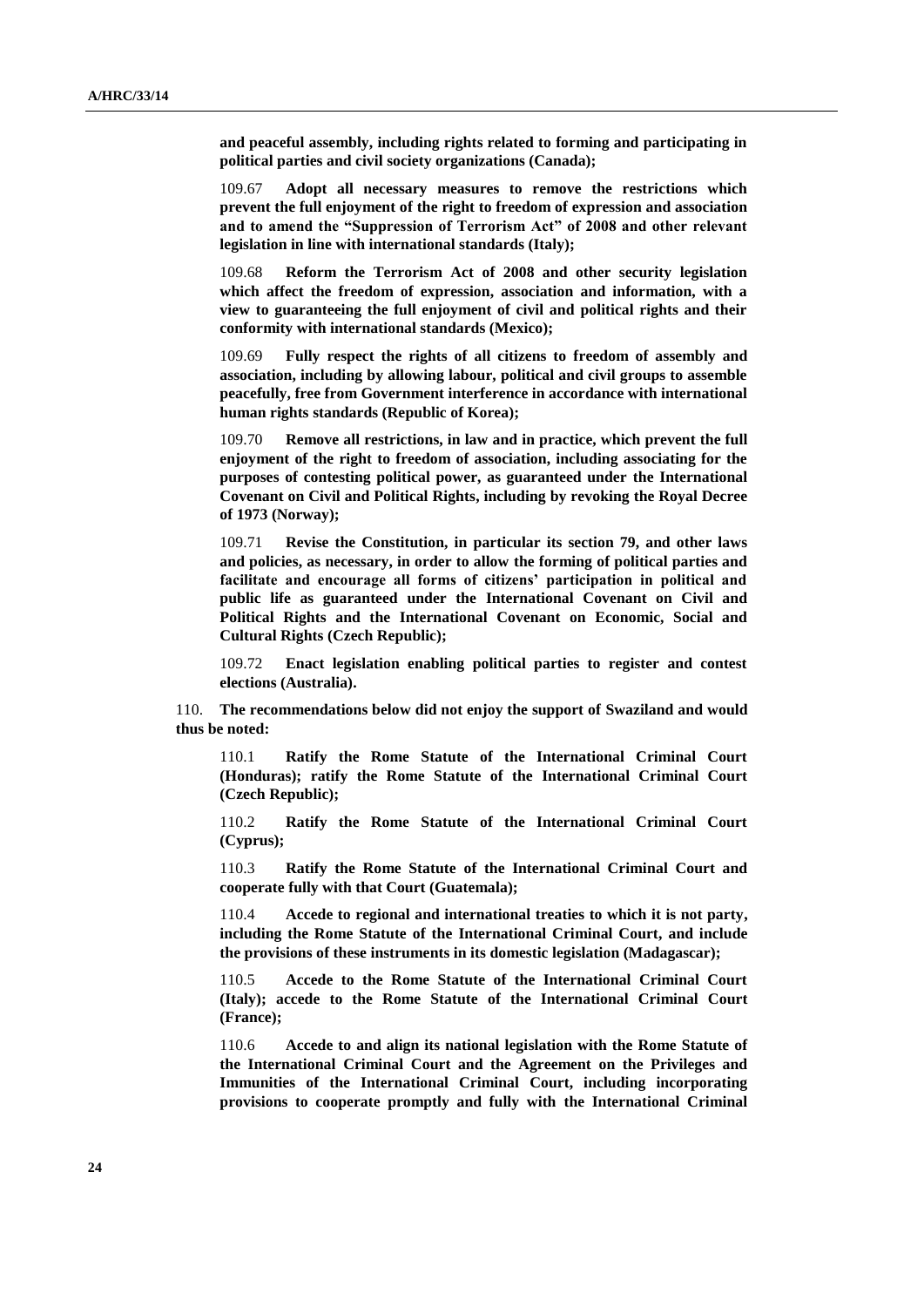**Court, and investigate and prosecute genocide, crimes against humanity and war crimes effectively before its national courts (Netherlands);** 

110.7 **Issue a standing invitation to all special procedures (Ghana);** 

110.8 **Extend a standing invitation to the United Nations special procedures (Kenya);**

110.9 **Extend a standing invitation to the mandate holders of all special procedures of the Human Rights Council (Republic of Korea);**

110.10 **Extend a standing invitation to all special procedure mandate holders (Latvia);**

110.11 **Address a standing invitation to the special procedures of the Human Rights Council (Madagascar);**

110.12 **Cooperate with the special procedures mandate holders (Chad);** 

110.13 **Decriminalize same-sex relations (Slovenia);**

110.14 **Withdraw all criminal charges brought against human rights defenders and political opponents under laws such as the Suppression of Terrorism Act of 2008 and other security legislation, and ensure that proposed amendments to these acts bring them in conformity with international human rights standards (Norway).**

111**. All conclusions and/or recommendations contained in the present report reflect the position of the submitting State(s) and/or the State under review. They should not be construed as endorsed by the Working Group as a whole.**